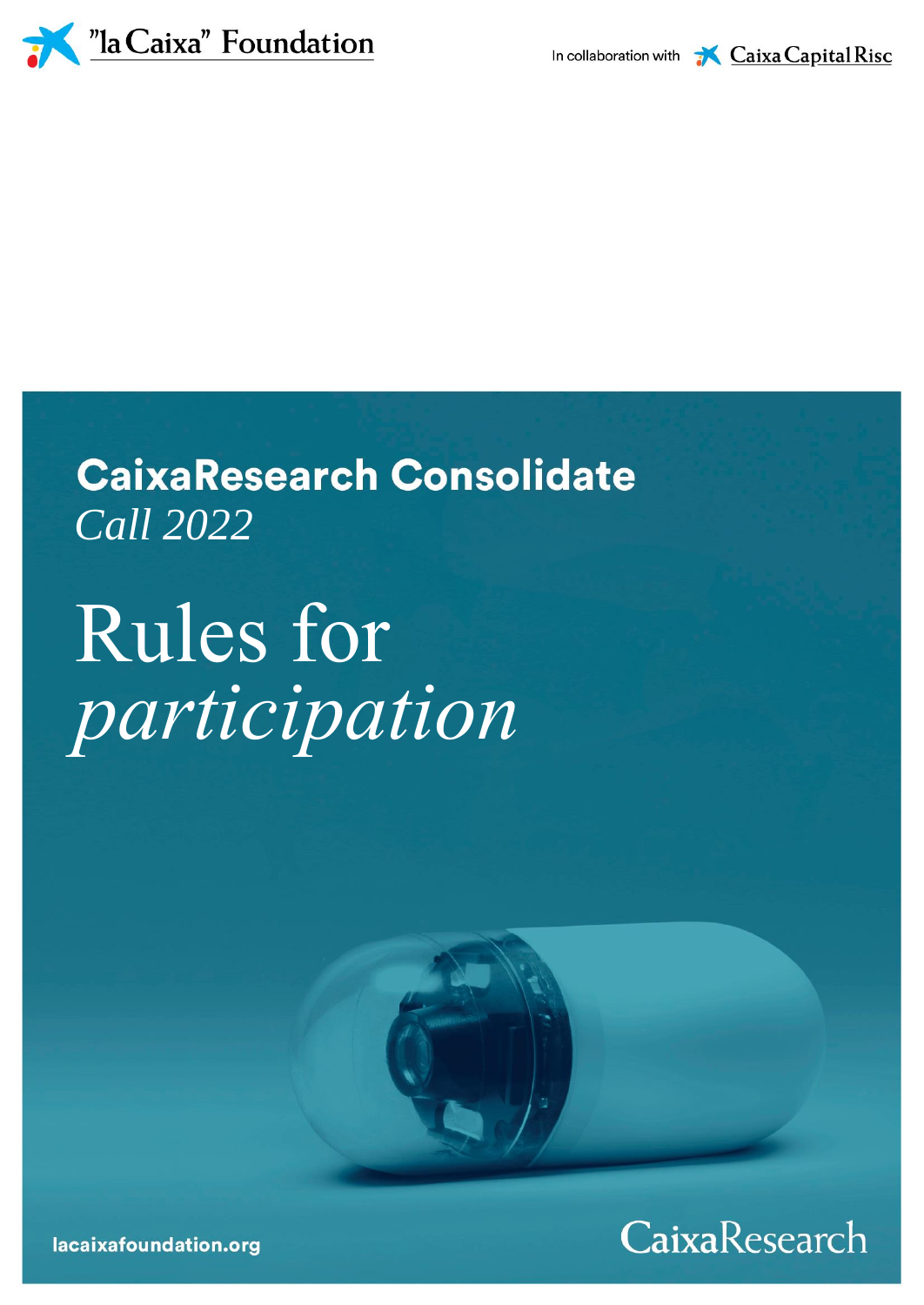

### **Index**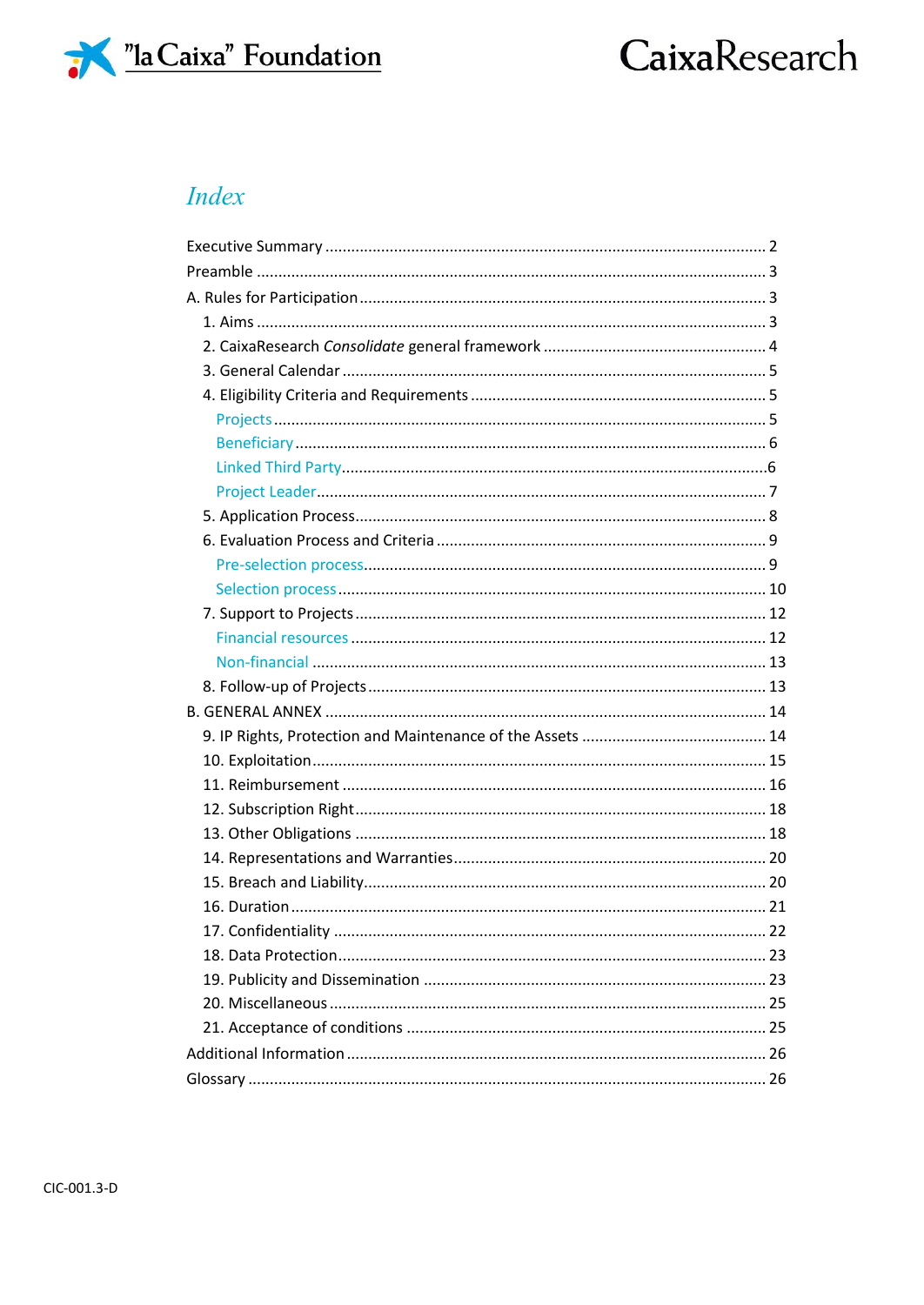

### *Executive Summary*

''la Caixa'' Foundation (hereinafter, "LCF") launched the Innovation Programme in 2015 jointly with Caixa Capital Risc as a strategic collaborator. Its first initiative, the Validate Call, has supported leading biomedical research projects and researchers boost their innovation potential through valorisation and training actions. Continuing with its commitment to help the results from ground-breaking research that meets societal needs and reach the market, **LCF extends its Innovation Funding Scheme in response to existing needs** in the biomedicine innovation ecosystem.

For this purpose, the CaixaResearch *Consolidate* Call (hereinafter, the "Call") is born as a new line of the innovation Calls. The Call wishes to **support disruptive Life Sciences** projects that have a clear roadmap to commercialisation, that include a robust ongoing valorisation plan or valorisation activities, and are at a stage of development closer to the market. This implies an advanced level of development and maturity, at a Technology Readiness Level (TRL) of 4 or greater (in contrast to the TRL 1 to 4 expected for projects applying to the CaixaResearch *Validate* Call). This Call will offer financial and non-financial support to bring the Assets through key technology transfer and business milestones to a stage of investment readiness.

The Call will consider applications for projects led by Spanish and Portuguese public or non-profit legal entities (universities, research centres, hospitals**) that own or co-own** the Assets resulting from the research activity.

In order to diligently respond to the needs of the projects, the Call will be permanently open (with a maximum of 3 cut-offs per year). The evaluation process will comprise two steps. (1) The application is initiated with a letter of intent; (2) Pre-selected applications will then be invited to submit a full proposal that will undergo a deeper evaluation process concerning the following criteria: (a) Unmet medical need, (b) Technical feasibility, (c) Assets' Development roadmap, (d) Assets' Business Case, (e) Team and implementation, and (f) Responsible Innovation.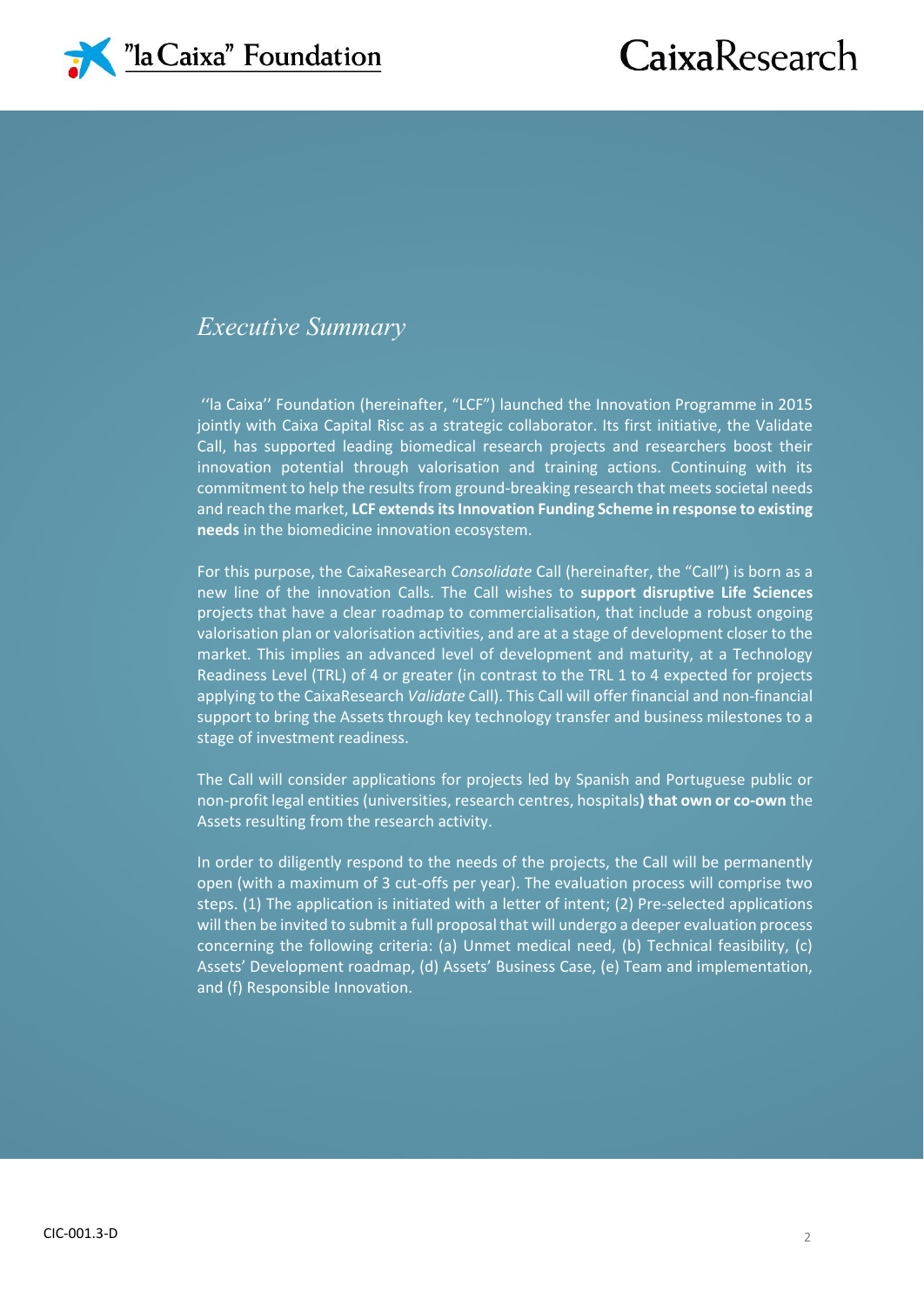

### *Preamble*

The "la Caixa" Foundation is supporting the Iberian biomedical research and innovation ecosystem through a range of grants and funding programmes. Moreover, LCF's current Strategic Plan reflects the firm commitment to the translation of research results into society as either new products or new companies.

Currently, many research Projects are unable to successfully go through the so-called "Valley of Death" of the innovation process. During the journey that a technological or highly innovative concept must follow until it reaches the market, there is a strict gap left by the availability of early-phase (mainly public grants) and late-phase (mainly private investment) financing resources. This is a high-risk stage in which many entrepreneurs lack enough financing to continue advancing their Projects.

In order to respond to this need, the innovation programme was created in 2015. Currently, it is articulated into two schemes, CaixaResearch *Validate* and *Consolidate calls*, which aim to provide support to different stages of biomedical knowledge and the technology transfer process, from research centres to the market, hence contributing to the progress of the well-being of people and society.

## *A. Rules for Participation*

#### 1 *Aims*

1.1. With CaixaResearch *Consolidate*, LCF aims to increase the capacity of Projects to successfully advance the development of the Asset into commercialisation with the ultimate aim of providing innovative solutions for health through:

- » Facilitating technologies with very high potential to reach market and respond to societal needs.
- » Ensuring that researchers leading ground-breaking Projects can successfully achieve their entrepreneurial goals.
- » Strengthening innovation that is society-oriented in the Iberian biomedical research ecosystem.
- » Triggering a cultural change in the research ecosystem that fosters license agreements with existing companies and the creation of new health-based companies.

1.2. Specifically, the Call seeks to support Projects from public or non-profit legal entities in their development of results from scientific research (the "Assets") into further transferability and/or commercialisation stages in which they are able to attract commercial investment (the "Projects"). Therefore, selected Projects will be supported according to their specific necessities, nature, and maturity stage in order to achieve the:

- » Completion or execution of valorisation actions through a defined point-of-value in the development plan, including prototyping, validation or testing with end users;
- » Design and/or completion of a business plan;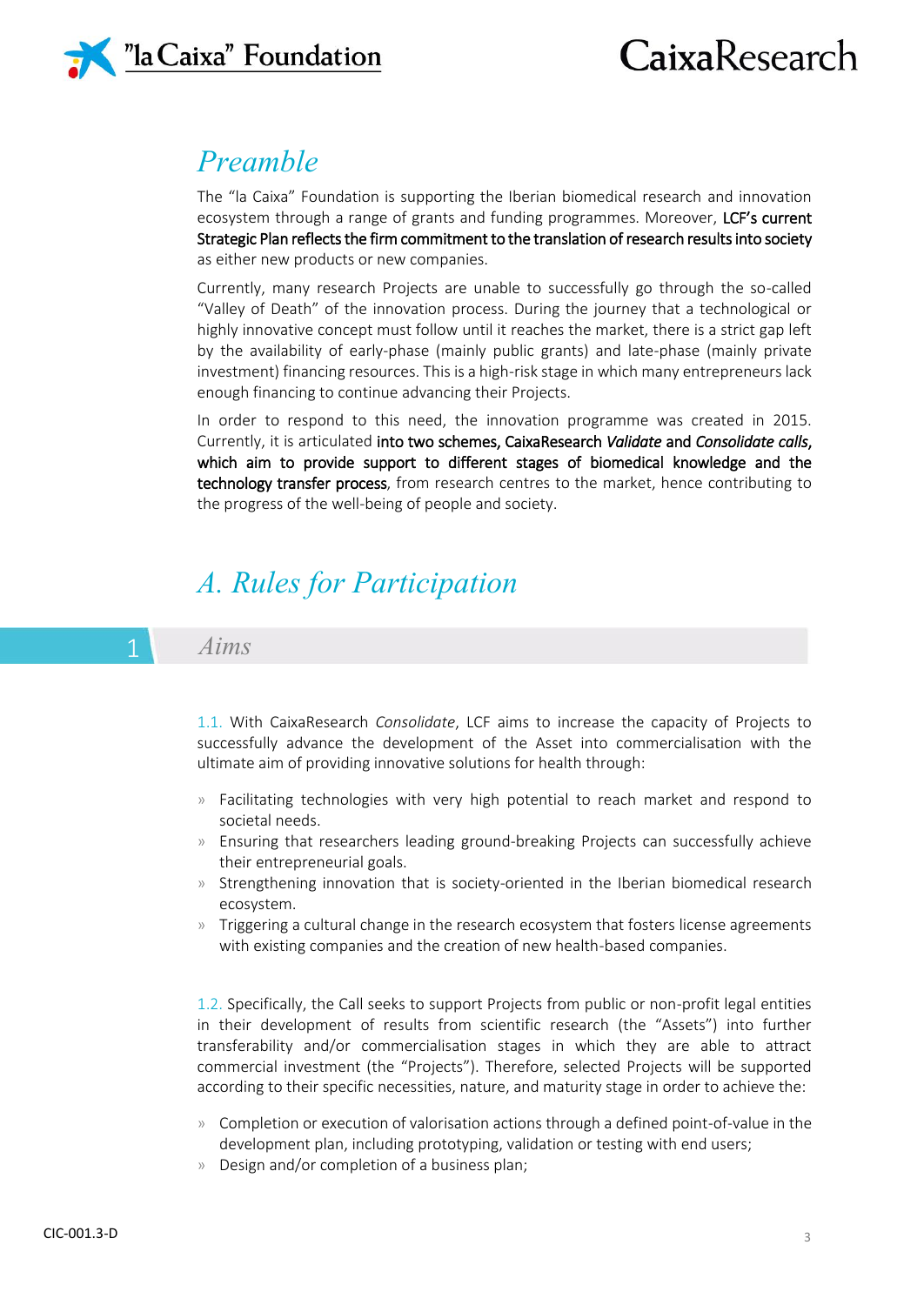

- » Design of strategies to access main stakeholders (end users, buyers, distributors, etc.);
- » Establishment of a plan to make the product, technology, or service attractive for investors and potential licensees in the biomedical sector.

### 2 *CaixaResearch Consolidate general framework*

#### **WHAT?**

LCF will fund excellent Projects of proven social relevance and with ground-breaking innovation potential for the creation of services or products in the area of Life, Medical, and Health Sciences.

| WHO?                                                                                                                          | HOW?                                                                                                                                                                                                                                                                     | <b>WHEN?</b>                                                                                                                                                                            | WHY?                                                                                    |
|-------------------------------------------------------------------------------------------------------------------------------|--------------------------------------------------------------------------------------------------------------------------------------------------------------------------------------------------------------------------------------------------------------------------|-----------------------------------------------------------------------------------------------------------------------------------------------------------------------------------------|-----------------------------------------------------------------------------------------|
| Public or non-profit<br>entities based in<br>Spain or Portugal<br>that own the assets<br>resulting from<br>research activity. | The programme offers<br>financial support of up<br>to EUR 300,000 for a<br>maximum of 24<br>months, as well as ad-<br>hoc non-financial<br>support, reducing<br>existing barriers and<br>facilitating access to<br>training, existing<br>networks, and key<br>expertise. | The Call will be<br>permanently<br>open for<br>applications and<br>a maximum of<br>three cut-offs per<br>year will be<br>established for<br>the review and<br>selection of<br>Projects. | To drive the<br>transformation of<br>scientific<br>knowledge into<br>value for society. |

Participating in the Call entails the full acceptance of these Rules for Participation, their interpretation lying within the corresponding jury during each stage of the Call.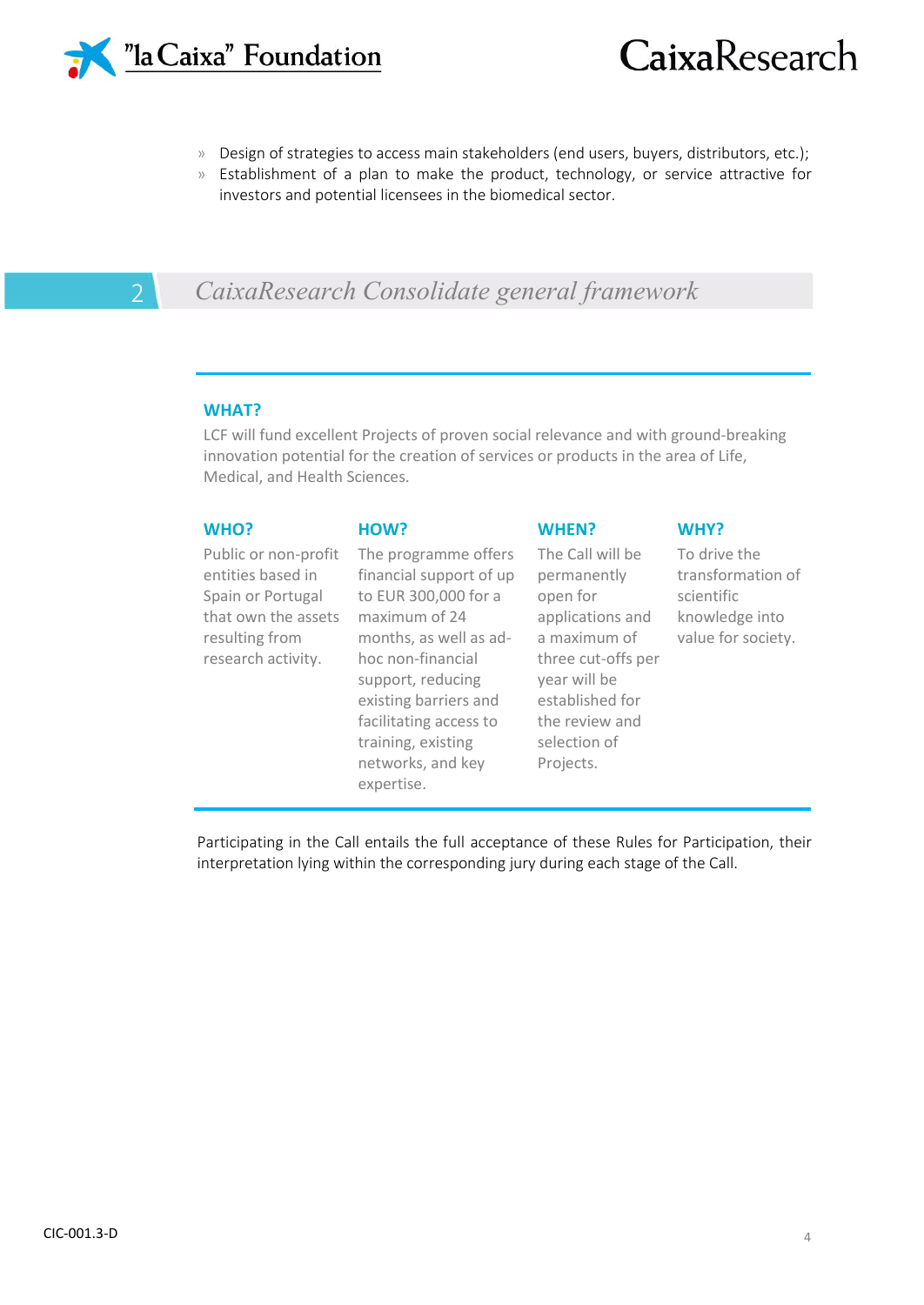

### 3 *General calendar*

#### 3.1. Submission of Projects will be accepted all year round.

3.2. Cut-off points will be defined based on the volume of applications received and will be notified accordingly. A maximum of three cut-offs per year for the review and selection of proposals will be announced.

3.3. The evaluation process will consist of two different stages: 1) The Pre-selection of applications based on a Letter of Intent; and 2) The **Selection of proposals** based on a full proposal submitted by pre-selected candidates (Full Proposal). Pre-selected Projects will be decided upon within approximately one month from each cut-off, and selected Projects will be announced within a maximum of five months after the cut-off.

3.4. To provide equal opportunities for all projects applying at any time of the year, attention will be put into the homogeneous distribution of the yearly budget allocated for this call throughout that year's cut-offs. However, the final total amount assigned in each cut-off will depend ultimately on the quality of the projects applying as a result of the evaluation process.

3.5. LCF holds the right to modify the scheduling of the Call due to logistical requirements.

### 4 *Eligibility Criteria and Requirements*

### *Projects*

4.1. Eligible Projects must be from the Life Sciences field, following the Life Sciences categorisation of the [European Research Council Peer Review Evaluation Panels](https://erc.europa.eu/sites/default/files/document/file/erc%20peer%20review%20evaluation%20panels.pdf) for reference.

4.2. Within the scientific areas defined above, the Assets may belong to one of the following business areas:

- » Pharmaceuticals and Medical Biotechnology
- » Medical Technologies (medical devices and diagnostics)
- » Digital Health

4.3. The Call is aimed at disruptive Projects in a mature stage of transferability to the market, (e.g., those that may be deemed to have achieved a Technology Readiness Level (TRL) equal to or greater than 4 as defined by the **European Commission**). Therefore, only Projects that have already performed significant valorisation activities, including proof of concept validation, for the research underlying the Asset will be considered eligible.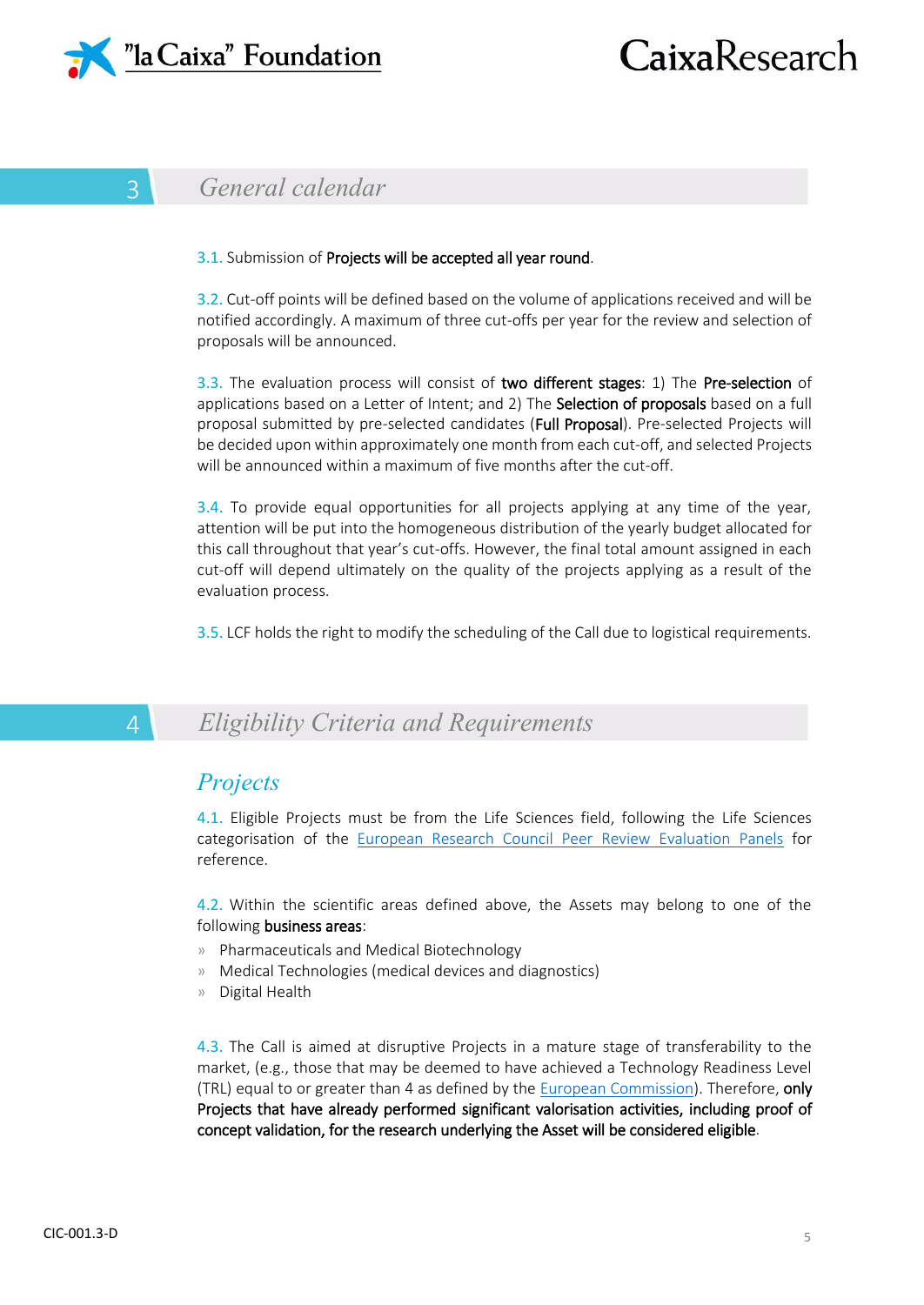#### 4.4. Assets must have IP registration or any other proven protection strategy, including the application of measures to protect trade secrets.

4.5. Projects must provide a clear answer to an existing unmet medical need and comply with the principles of Responsible Research and Innovation.

4.6. Projects must have a clear focus on innovation: Projects are expected to develop a roadmap for the successful transfer of the Asset to the market (Development Roadmap), with specific relevant milestones to advance on this path in the context of the grant. It is required that the teams clearly identify the appropriate valorisation actions and human resources that will lead to that purpose.

4.7. Projects that have not participated in the CaixaResearch Calls are eligible to participate in CaixaResearch *Consolidate* provided that they meet the eligibility requirements and are at the appropriate development stage. In this case, prior participation in acceleration or innovation programmes will be positively valued.

4.8. Projects under *Validate or Consolidate Calls* can apply to the Call as long as the Valorisation Plan of the Assets has been approved by the Programme Office before the application.

### *Beneficiary*

4.9. The Beneficiary will be the entity that owns or co-owns the Assets, whose main activity is located and registered in Spain or Portugal and has submitted the application form in its own name.

4.10. Beneficiaries must be public or non-profit organisations: including universities and university foundations, research centres, technological centres, hospitals, and hospital foundations.

4.11. Projects may be submitted by a consortium of legal entities from any EU Member State, as long as they are led and represented by one of them that shall adopt the role of Beneficiary for the purpose of the Call and that will have to own or co-own the Assets. In case of a consortium, all members of the consortium must abide by the eligibility criteria.

4.12. LCF shall hold the right to declare a Project as non-eligible if the ownership of the assets is not majority-owned by the Beneficiary and/or non-profit institutions (i.e. the Beneficiary, either by itself or together with other non-profit institutions must own more than 50% of each Asset).

### *Linked Third Party*

4.13. In case the Beneficiary had incorporated, before the term of the Grant and as a result of its participation as awardees in *Validate Call*, or incorporates during the term of the Grant (but not before the signature of the Project Agreement), a Spin-off Company, the Beneficiary may declare the Spin-off Company as a Linked Third Party for the execution of the Project. Such a declaration will be made upon application to the Call with regard to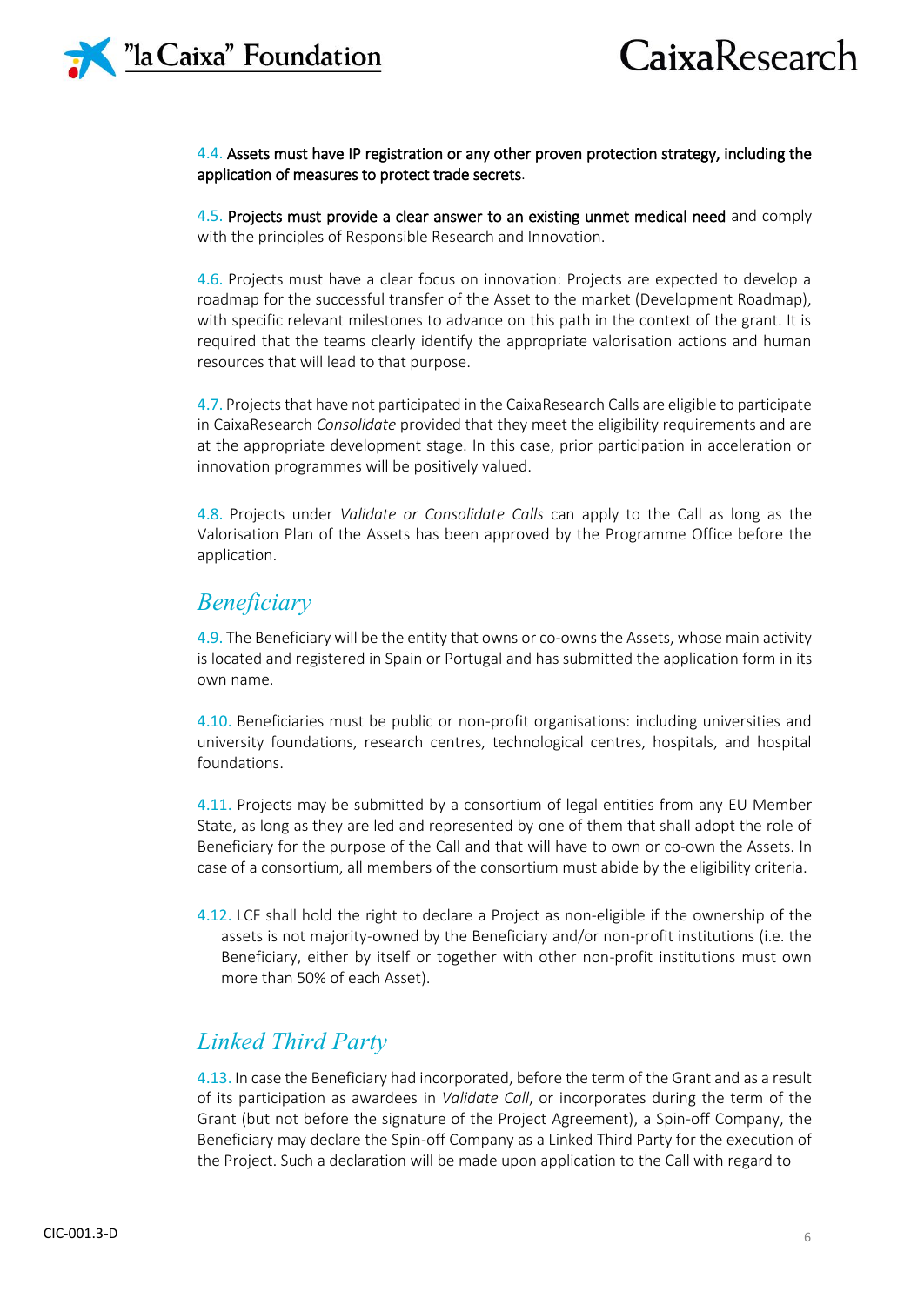

existing Spin-off Companies, or immediately after incorporation, for those incorporated during the Project (in these cases the Engagement Letter duly executed together with an explanation of the impact on the Full Proposal, if any, shall be submitted within one month from the notice of incorporation given to LCF).

4.14. Spin-off Companies that have been incorporated before the signature of the Project Agreement will not be accepted as Linked Third Parties unless the Project had previously participated and been awarded a grant in *Validate Call*.

4.15. The representation of the Linked Third Party for the purposes of the Call will correspond to the Beneficiary. The Beneficiary must ensure that its obligations under the Call also apply to the Linked Third Party. The Beneficiary remains responsible towards LCF for any activities carried out by the Linked Third Party under the Project.

4.16. The Linked Third Party may declare the costs it incurs for developing the Project, provided that any such costs fulfil -mutatis mutandis- the general and specific conditions for eligibility set out in sections 7.1 and 7.3. To prevent any doubt, mutatis mutandis means that (i) costs declared by the Linked Third Party would have to be eligible as if they were incurred by the Beneficiary itself and (ii) no cost inherent to the Spin-off Company's activity and not derived specifically from the execution of the Project will be considered (e.g., company management and governance costs and salaries are not eligible; personnel costs are eligible if they are related to personnel working for and assigned to the Project).

### *Project Leader*

4.17. The Project Leader (PL) must be an individual with tertiary qualifications (university graduate, professor, or doctor).

4.18. The Project Leader is expected to commit to the development of the proposal by being dedicated primarily to the Project.

4.19. Proven experience in technology transfer activities is required and prior participation in acceleration or innovation programs will be positively valued.

4.20. The Project Leader may be the leader of the research Project (i.e., Principal Investigator) that generated the Assets.

#### 4.21. The Project Leader may be involved in more than one application per call, but may not be Project Leader in more than one.

4.22. The Project Leader will be provided with sufficient scientific and administrative support by the Beneficiary to ensure the proper management and development of the Project.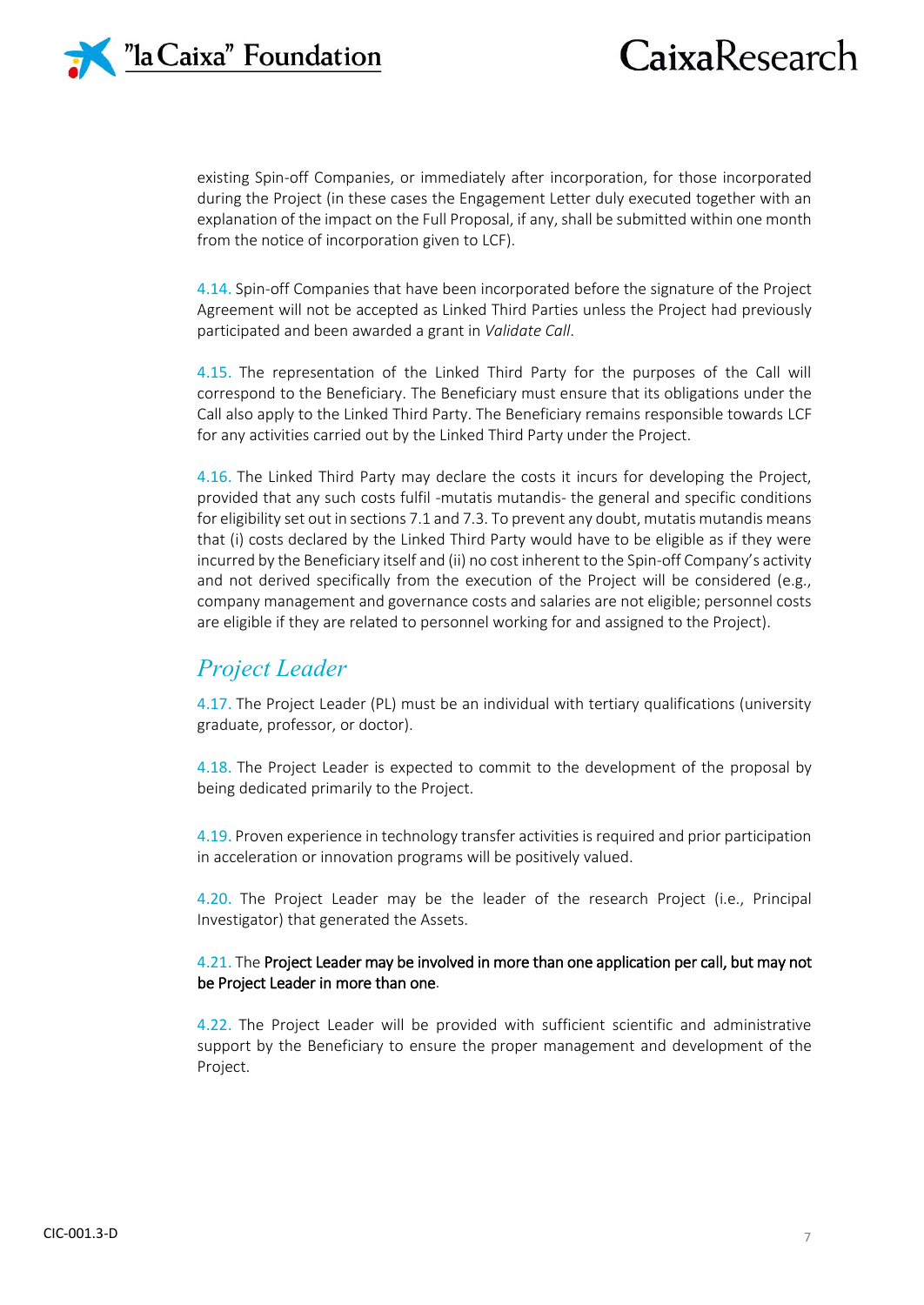

### 5 *Application Process*

5.1. To initiate the submission process, Project Leaders will need to complete the online application forms available on the LCF application platform [\(https://grants.lacaixafoundation.org/](https://grants.lacaixafoundation.org/) ) and provide the required documentation. Incomplete applications or those presented on paper or via any other channel may be considered ineligible.

5.2. Applications must be completed in English. LCF reserves the right to request for the translation of official documents into English, when reasonably justified.

5.3. The Project Leader will require the agreement of the Beneficiary to be able to submit the application. This will be done by an online check by the Organization Manager on LCF's call management online system. In case of projects including Co-owners of Assets and/or consortia, all Co-owners and partners will be required to provide their acceptance at the Full Proposal stage through the above-mentioned online system for the submission of the application. All acceptances are required to be made before the deadline for applications.

It is recommended that invitations for acceptance are not sent until the general data and proposal information, and the composition of the consortia (where applicable), are filled in, as changes to this information/composition will require the re-approval of all other members in the proposal.

The Organization Manager will have access to the information of the applications, including without limitation the budget, the composition of the consortium (where applicable), and the evaluation report.

- 5.4. To accelerate the proposal evaluation process, the application process will entail two steps: the initial submission of a Letter of Intent, and the subsequent submission of a Full Proposal. Only pre-selected Projects will be invited to submit a Full Proposal.
- 5.5. A template for the Letter of Intent will is available in the call website [\(https://fundacionlacaixa.org/en/call-consolidate-programme-description\)](https://fundacionlacaixa.org/en/call-consolidate-programme-description).

The following information will be requested:

- » General data and proposal information
- » Aim and potential impact
- » Scientific rationale and implementation
- » Development roadmap and market potential

5.6. For pre-selected Projects a template for Full Proposal will be available on the LCF application platform. The following information and documentation will be requested:

- » General information about the Project
- » Project leader and team
- » Implementation and transfer potential
- » Responsible Innovation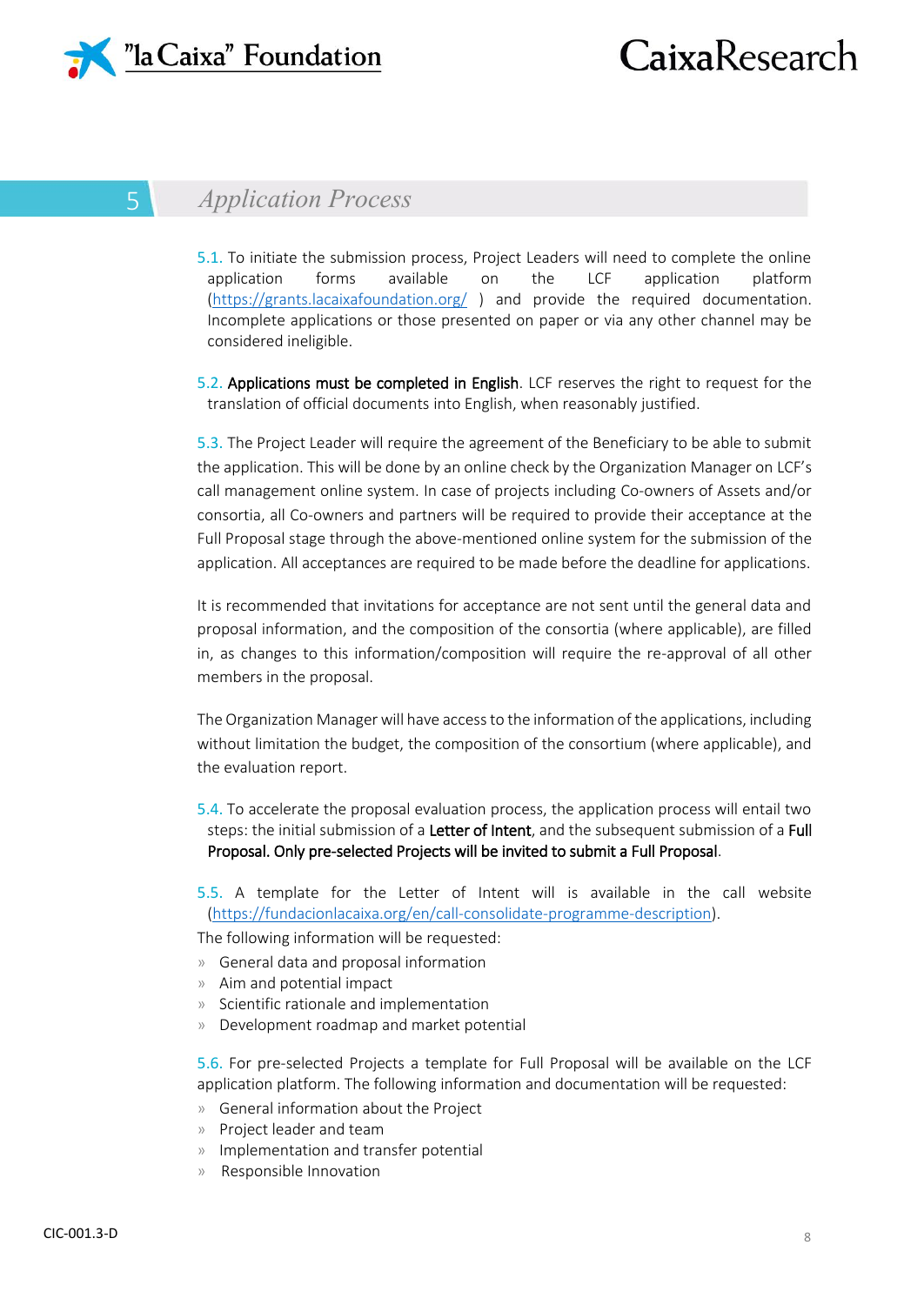

# CaixaResearch

- » Resources and budget where applicants shall include the distribution of the budget among the Consortium Partners and Linked Third Parties (if applies).
- » Documentation on valorisation activities (PoC, prototypes, preclinical/clinical assays, etc). Max. 5 pages.
- » Reference/support letters from the TTO office of equivalent institution (if available).
- » Business Plan (if available).
- » Patent or IP strategy information.
- » In case the Beneficiary had incorporated a Spin-off Company: the public deed of incorporation, the technology transfer agreement, a shareholders' engagement letter (including a statement on accepting the Spin-off Company to be declared as a Linked Third Party, if applicable) (the "Engagement Letter"), and any other document that may be deemed necessary for this purpose, upon specific request from LCF (e.g., agreements signed with the Spin-off Company, the shareholders' agreement, an updated statement on the shareholders).
- » Acceptance of the Co-owner of the Assets via the call management online system as explained in paragraph 5.3 above.

5.7. Full Proposal must be consistent with the Letter of Intent. Material or substantial deviations will render the Full Proposal ineligible. In all other cases, LCF reserves the right to exclude a Project from the selection process if the information provided in the Full Proposal shows discrepancy with respect to the information provided in the Letter of Intent.

### 6 *Evaluation Process and Criteria*

The evaluation process is composed of two stages: pre-selection and selection. In each stage, eligibility checks will be conducted by the Call Programme Office. All pre-selected applications will be revised to ensure the fulfilment of the criteria published in these Rules for Participation. Any application that does not fulfil the criteria published in these Rules for Participation or that do not have the mandatory documents will be rejected, and notification will be sent to the applicant.

### *Pre-selection process*

6.1. Eligible proposals will be reviewed by innovation experts (internal and external) in four main perspectives. Evaluators will be asked to review the overall quality and feasibility of the Projects, with an emphasis on the criteria governing the review process:

- » Unmet medical need: Projects need to prove the potential impact of their solution in meeting unmet medical needs.
- » Scientific rationale: Projects need to present the technical relevance of the scientific concept underlying the Asset to address the unmet need in the specific therapeutic area.
- » Development Roadmap: Projects will need to ensure their financial feasibility and sustainability through major milestones.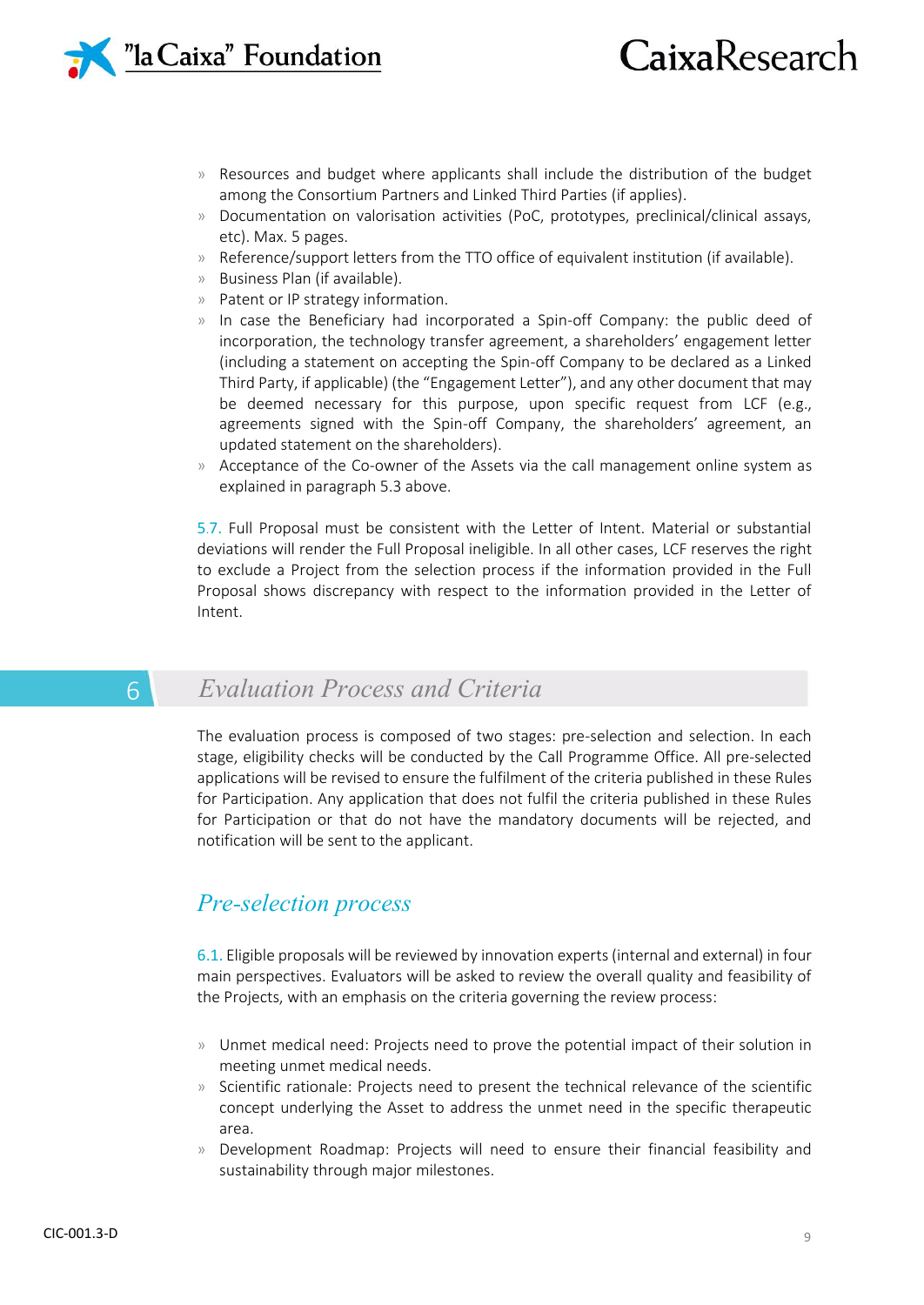

» Business Case: Projects must present their market potential and business strategy to achieve commercialisation stages.

6.2. Applicants will be notified as to whether or not their applications have been shortlisted. Pre-selected Projects will be invited to submit a Full Proposal to the next phase of the call.

6.3. If required, LCF may carry out a thorough assessment of the Project by an independent external consultant in order to evaluate specific aspects of the proposal (as intellectual property strategy, regulatory roadmap strategy, etc...), as well as the planned financial and development milestones.

### *Selection process*

6.4. Pre-selected applicants will be invited for an interview with the Innovation Selection Board. The Innovation Selection Board will be composed of experts from different sectors of the innovation and biomedical ecosystem and members from LCF and Caixa Capital Risc (hereinafter, "CCR"). The interviews will be held in English.

6.5. The evaluation will start when members of the Innovation Selection Board receive and review the full proposals. Evaluators can request further information or documentation on the Projects through the Call Programme Office.

6.6. In order to be evaluated, the Project Leader must attend the interview and cannot delegate such participation to a team member.

6.7. The general aim of the interviews is to assess more precisely the quality, consistency, and soundness of the Projects.

6.8. The Innovation Selection Board members will review the Projects and will separately enter the specific comments considering each evaluated criterion. The evaluation criteria dimensions are listed below:

- » Unmet Medical Need: to evaluate to what extent the Asset addresses an unmet medical need, considering the proposed solution to address this need and the impact on the stakeholders involved.
- » Technical Feasibility: to evaluate the scientific rationale behind the Asset, considering the scientific fundamentals underlying the proposal, the current stage of development and the possible technical limitations linked to the development of the Project.
- » Assets' Development Roadmap: to evaluate to what extent the stated actions and milestones contribute to the advancement of the roadmap and how the participation in the Call implies a decisive impetus for the roadmap's advancement.
- » Assets' Business Case: to evaluate the commercial potential of the Asset, considering the correct identification of the market opportunity, the added value in comparison to existing solutions and the proposed Business Model.
- » Team and Implementation: to evaluate the capabilities of the proposed team and commitment of the project leader to successfully lead the Project.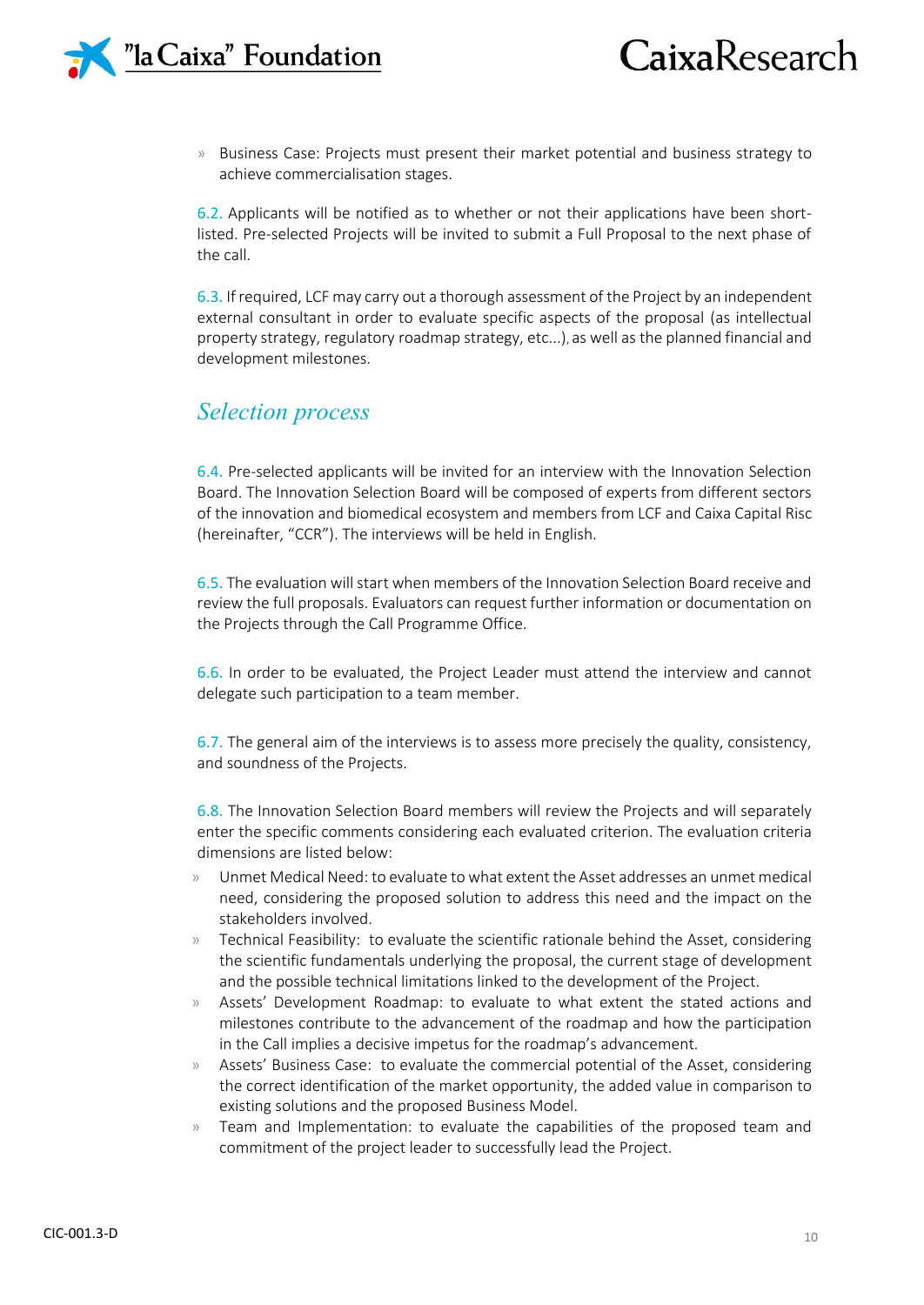

» Responsible Innovation: to what extent social responsibility is considered in the Project conception, design, development, and outcomes.

6.9. After interviewing all the candidates, the Innovation Selection Board will have the option to further discuss the quality and relevancy of proposals and accordingly propose a final list of prospective participants that can be selected and the suitability of the requested budget.

6.10. The CaixaResearch *Consolidate* Coordination Committee, composed of members from LCF and CCR, will be the body responsible for selecting the final list of funded proposals and the distribution of the allocated budget among them, which will be presented to the governing bodies of LCF.

6.11. All pre-selected applicants will be informed via email on whether or not the proposal was accepted for funding. Rejected proposals will receive an evaluation report to help applicants improve the quality of the Project submitted.

6.12. In case the proposal is improved upon and re-submitted, the Project will undergo the evaluation process under the same conditions as the rest of the proposals. After three unsuccessful attempts, LCF reserves the right to discard the application to the corresponding three next cut-offs of the Call.

6.13. LCF holds the right to declare the call void and not to award any grant in case the projects does not reach sufficient quality and/or relevancy or due to other considerations in terms of pertinence, adequacy, timing, etc. at LCF's discretion as promoter of the Call.

### *Complementary documentation for awarded Projects*

6.14. The Projects that receive the Valorisation Grant shall be required to submit the following complementary documentation before the signature of the Project Agreement (as defined in clause 7.4):

- » Keep and make available to LCF all documentation required in order to comply with the provisions outlined in regulations on preventing money laundering and financing terrorism, which includes:
- / Legal documents proving that the legal representative is entitled to act on behalf of the organization and copy of his/her ID, passport, residence permit or ID valid in the country of origin including a photograph.
- / Copy of the deeds evidencing the name, legal form, address and legal purpose of the Organization
- / Beneficial owner deed or certificate executed by the legal representative of the Organization including the full name, National Identity Card Number (DNI) and, optionally the positions, of the persons who directly or indirectly hold more than 25% of the voting rights of the Organization. If no one holds more than 25% of the voting rights, the full name, National Identity Card Number (DNI) and, optionally the position, of all the members of the Executive Board (for associations), members of the Board of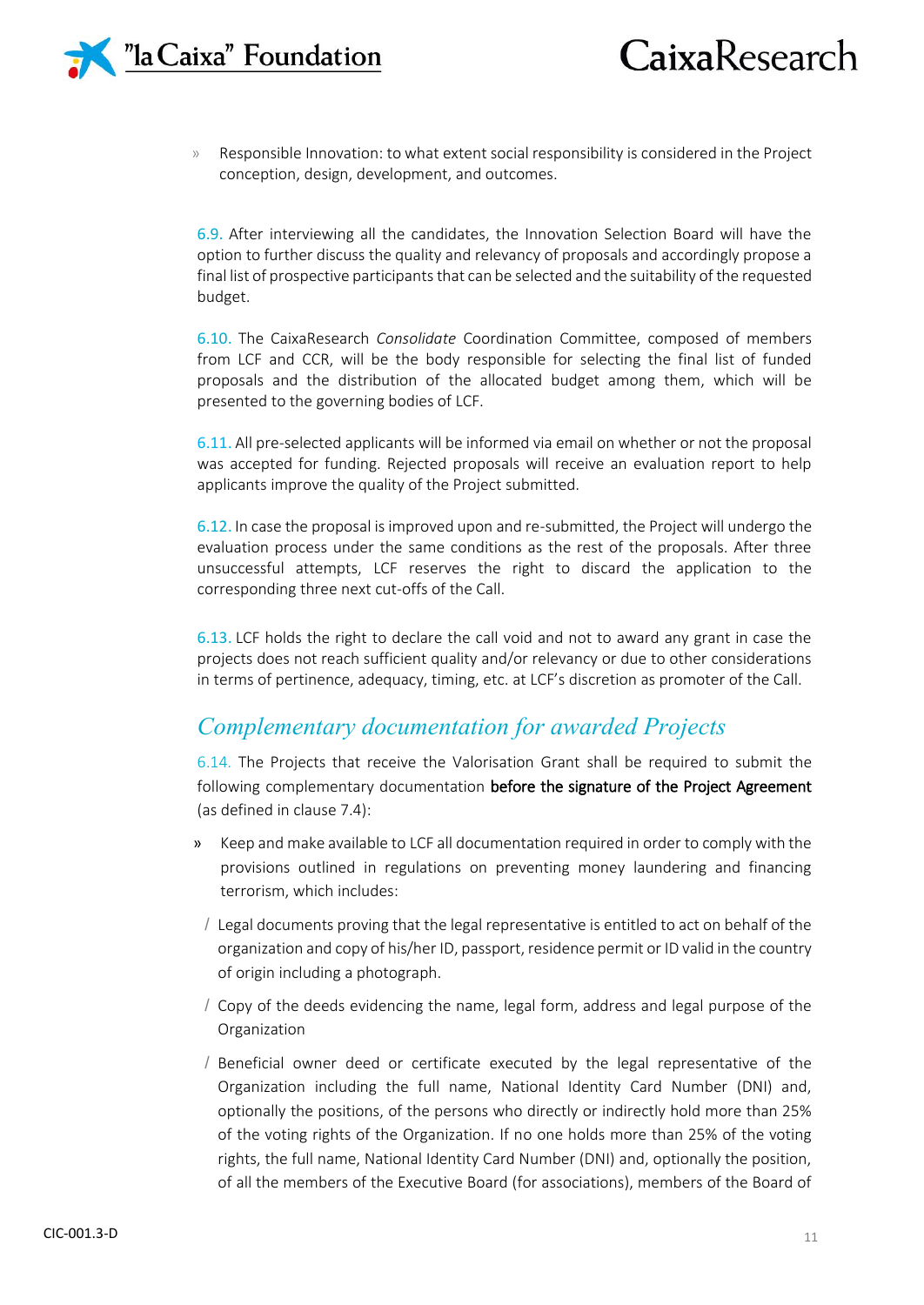

Trustees (for foundations) and directors or members of the organization's governing body must be specified.

Regarding Consortium Partners, information detailing the members of the governing bodies may be required. The Organization Manager will be responsible for uploading such information in the system in the name of all Consortium Partners.

Complementary information and/or documentation may be required, especially for those organizations located in high risk countries pursuant to the list of high risk third countries identified by the European Commission at any given time and/or equivalent lists.

Checks against the international lists of sanctioned persons will be performed on the basis of international economic and financial sanctions imposed by the United Nations, the European Union, Spain and/or the U.S. Department of the Treasury's Office of Foreign Assets Control ("Sanctions").

Award of the Valorisation Grant and signature of the Project Agreement will be subject to successful verification of the requirements applicable in the field of prevention of money laundering and financing terrorism including successful verification via the abovementioned checks against the list of sanctioned persons. This is mandatory for receiving the Grant throughout the whole term of the Agreement.

- » Certificate from the Spanish Tax Agency or the equivalent tax authority that certifies that the Beneficiary fulfils its tax obligations.
- » Certificate of the Spanish Social Security or the equivalent authority that certifies that the Beneficiary fulfils its obligations in accordance with current labour regulations.

### 7 *Support to Projects*

CaixaResearch *Consolidate Call* will offer the following resources to the selected Projects:

### *Financial resources*

7.1. A grant of up to EUR 300,000 for 24 months (the "Grant"). LCF may consider, by way of exception, a Grant amount above this limit, subject to availability of funds made available for the Call and the specific needs of the Project.

7.2. The Grant may cover expenses such as:

- » Technological development of the Asset.
- » Consulting, feasibility, and market study services.
- » Evaluation studies needed for regulatory approval.
- » Hiring of personnel destined to the development of the Project.
- » Management of intellectual property strategies.
- » Overhead expenses up to a maximum of 10% of the total budget.
- » Travel or representation expenses.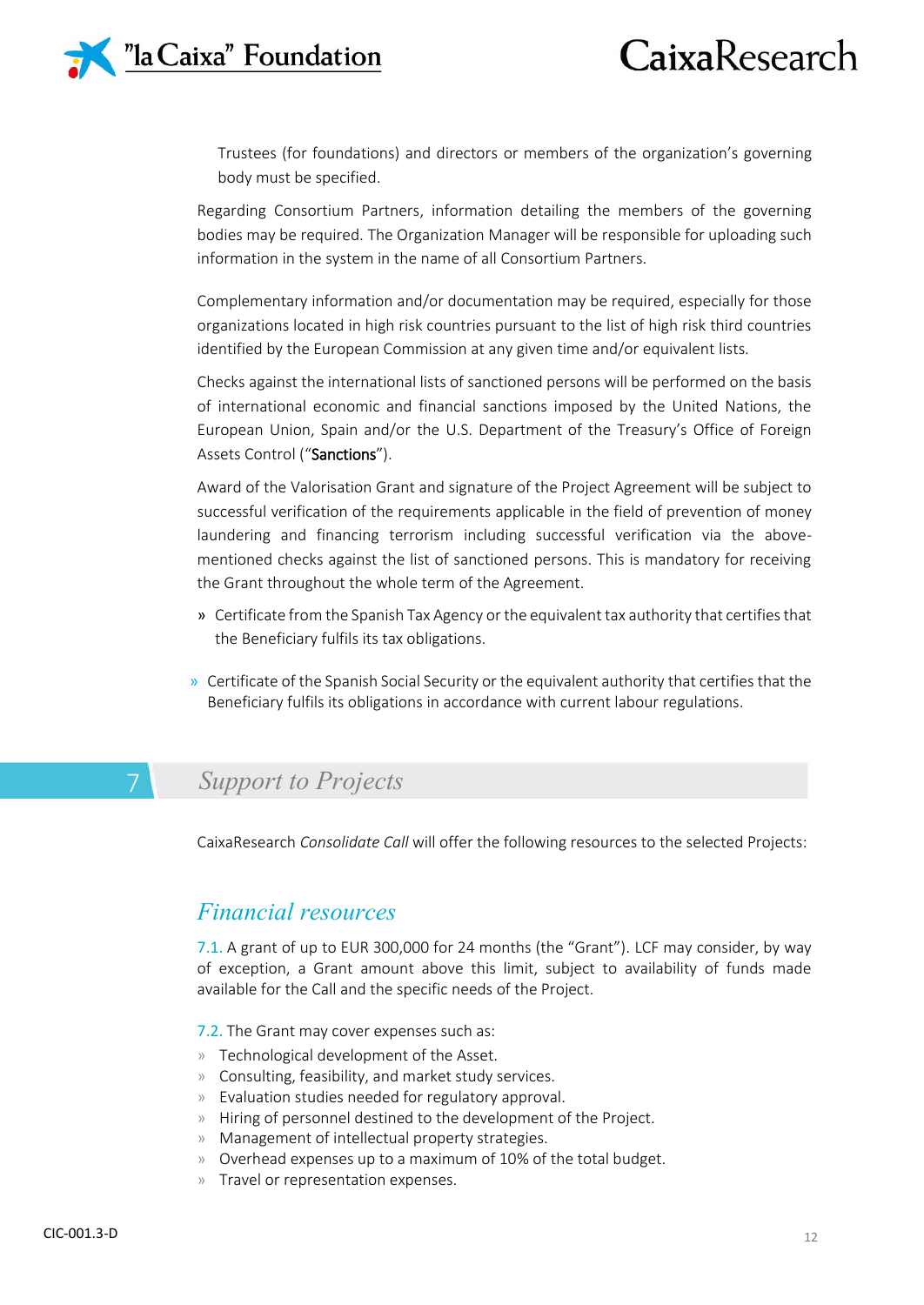

7.3. Costs derived from concepts that are not directly related to the Project's milestones or that do not directly contribute to the successful development of the Asset will not be accepted.

7.4. Payments will be made in various instalments, in accordance with the payment plan defined for each Project. Selected Projects will sign an agreement with LCF that will be prepared in collaboration with the Project Leader and that will define the payment, follow up, reporting, and reimbursement terms and conditions (the "**Project Agreement**").

7.5. A rigorous follow-up system will be implemented to assure the accomplishment of the valorisation actions and the achievement of proposed milestones. The financial support payments will be linked directly to this follow-up system.

7.6. The funds pertaining to the Project will be transferred to the Beneficiary. In case of consortia and/or the participation of Linked Third Parties, the Beneficiary will be responsible for distributing the funds as specified in the Project Agreement.

7.7. The Beneficiary will also be responsible for justifying the costs incurred by all Consortium Members and Linked Third Parties, as well as those costs derived from subcontracting, if applicable.

### *Non-financial*

7.8. Each Project will be assigned a Project Manager from LCF or selected third entity who will permanently and closely monitor the Project development.

7.9. If requested by the Beneficiary, LCF may assign a mentor to the Project.

7.10. Additionally, each Project will have the possibility to rely on LCF or an affiliated entity for additional non-financial support, which may include the following activities:

- » Access to the experts' network to receive support in specific aspects (IP, business administration, etc.).
- » Training for specific valorisation and business abilities.
- » Guide and support from a panel of experts involved in the Programme.
- » Other justifiable actions will be considered upon request.

### 8 *Follow-up of Projects*

The Project Agreement will set up the KPIs (key performance indicators), the payments and the frequency of the follow-up meetings. The specific needs of each Project will be taken into account when negotiating the agreement.

#### 8.1. Follow-up of Projects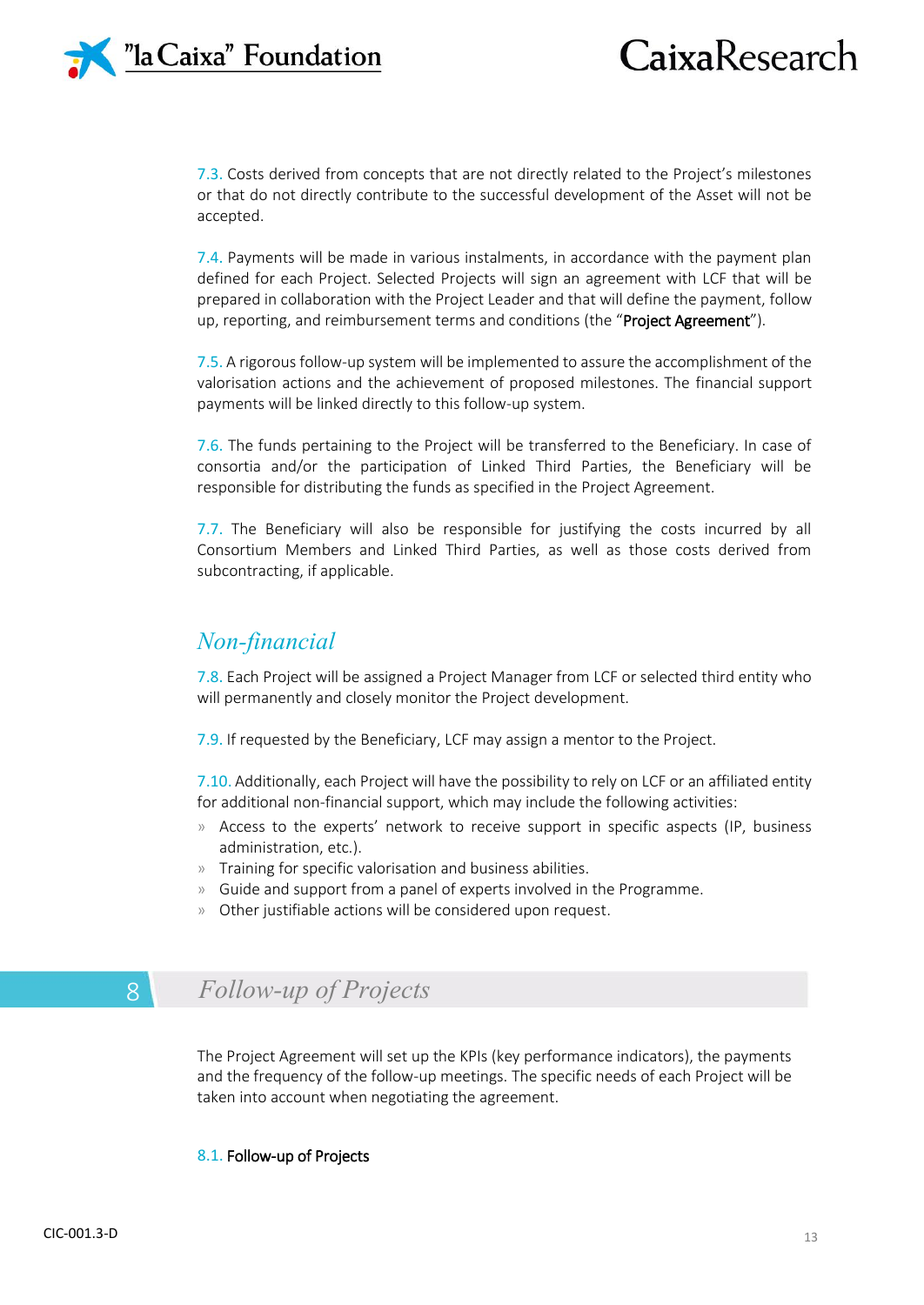

- » For any paperwork or consultation throughout the duration of the Grant, the Project Leader may contact the LCF Project Manager (hereinafter "LCF Project Manager") or LCF.
- » LCF will provide a username and password to access the follow-up platform. The details of the Grant awarded will be kept up-to-date, and any action carried out with the funding of the Grant awarded must be reported even after the period of validity for the funds of the grant has ended.
- » The LCF Project Manager will request that the Project Leader schedules regular followup meetings which include the prior submission of:
	- · An economic report. The incorrect justification of expenses might delay further financial support.
	- · A report on the achieved milestones detailed in the agreement signed between the Beneficiary and LCF. Delays or alterations to the work plan will be carefully evaluated by the Project Manager and may impact the payment plan or lead to early termination of the Project Agreement in case of material and/or unjustified alterations.

#### 8.2. Key performance indicators (KPIs)

Mid-term payments will be contingent upon the achievement of personalized KPIs and milestones that will be defined in detail in the agreement signed between the Beneficiary and LCF.

### *B. General Annex*

9 *IP Rights, Protection and Maintenance of the Assets*

#### 9.1. IP Rights

Under no circumstances will the Call be construed as an assignment or transfer of any industrial and/or intellectual property right held or owned by the Beneficiary prior to the Project or of any other industrial and/or intellectual property right obtained as a result of the development of the Project.

At the time of application to this Call and at least until the award of the Grant, all intellectual and/or industrial property rights over the Assets shall be owned by the Beneficiary and, where appropriate, the Co-owner(s). To prevent any doubt, this requirement shall be deemed to be met in the case of a transfer of the assets by means of a license of use and exploitation to a Spin-off Company as referred to in above.

#### 9.2. Protection and maintenance of the Assets

The Beneficiary and, where appropriate, the Co-owner(s) of the Assets (and/or, if appropriate, the transferee of the Asset/s, except where indicated otherwise) will make their best efforts to protect and maintain the Assets by taking on the following actions: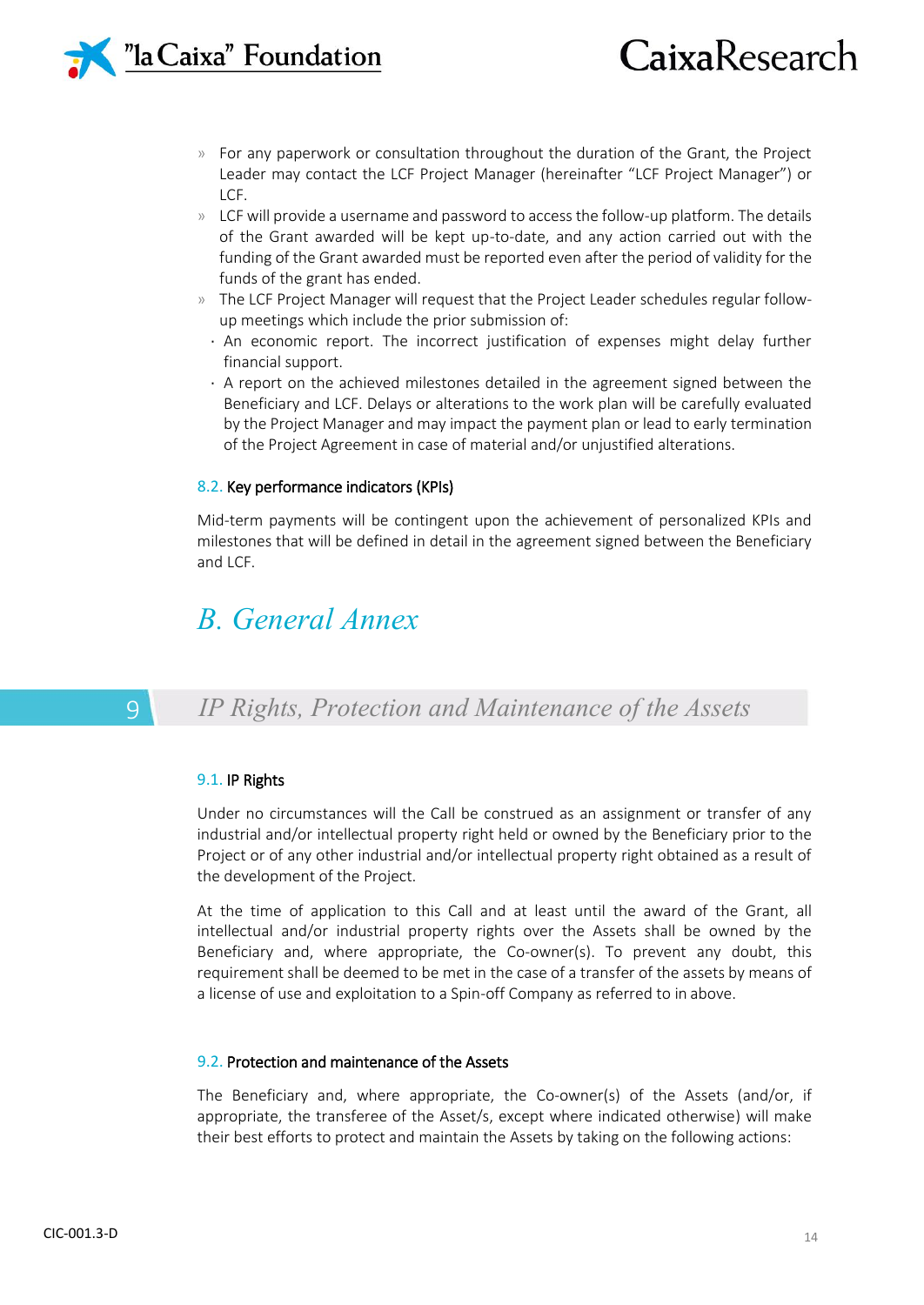# CaixaResearch

- » Monitor the application proceedings for the grant of intellectual and industrial property rights, as well as keep and maintain the rights granted on the Assets within the necessary or recommended national authorities.
- » In the event of the Assets not being suitable for protection under intellectual or industrial property rights, to keep the Assets under reasonable trade secret protection measures.
- » In the event of the Assets being transferred by means of a license, hold a subsidiary right for the defence and protection of the rights protecting the Assets, in case of inactivity of the licensee:
	- · if there is a breach or alleged breach of the rights protecting the Assets by third parties (the "Third Party Breach"); and/or
	- · when a third party has filed a claim for an alleged breach of a prior right (the "Third Party Claim").
- » Such right for defence and protection of the rights protecting the Assets shall consist of the following:
	- · to immediately inform the other parties of such Third-Party Breach or Third-Party Claim, identifying the known facts as well as the details of the individual or legal person that has committed said Third Party Breach or attaching a copy of the Third-Party Claim and identifying any other known facts;
	- · to request and subsequently deliver to LCF, in due time and form, the relevant reports on the viability and appropriateness of (a) carrying out any legal actions, notices, legal proceedings, and/or any procedures that are applicable in the relevant jurisdiction in order to defend its interests, in the case of a Third Party Breach; and (b) the legal actions to be taken in the relevant jurisdiction in order to defend its interests in the case of a Third Party Claim; and
	- · to take on, as the case may be, the organisation and management of the proceedings and disburse any applicable costs and fees within the exercise of its rights in the case of the Third-Party Breach or its rights for the defence against the Third-Party Claim.

### 10 *Exploitation*

10.1. The Beneficiary may exploit the Assets as follows:

- » Direct exploitation: direct exploitation of the Assets by the Beneficiary; or
- » Exploitation by transfer of the Assets to a third party or by means of a license of use and exploitation; or
- » Exploitation by means of an incorporation or participation as a shareholder of a Spinoff Company and the transfer of the Assets to such Spin-off Company by means of a license of use and exploitation.

10.2. The exploitation of the Assets shall be made in market conditions and will ensure the adequate diffusion and social return.

10.3. The Beneficiary will communicate in advance to LCF the proposed terms and conditions for the exploitation of the Assets. LCF will have the right to oppose such exploitation in the event it is not carried out in market conditions or the dissemination and social return is not guaranteed through the exploitation.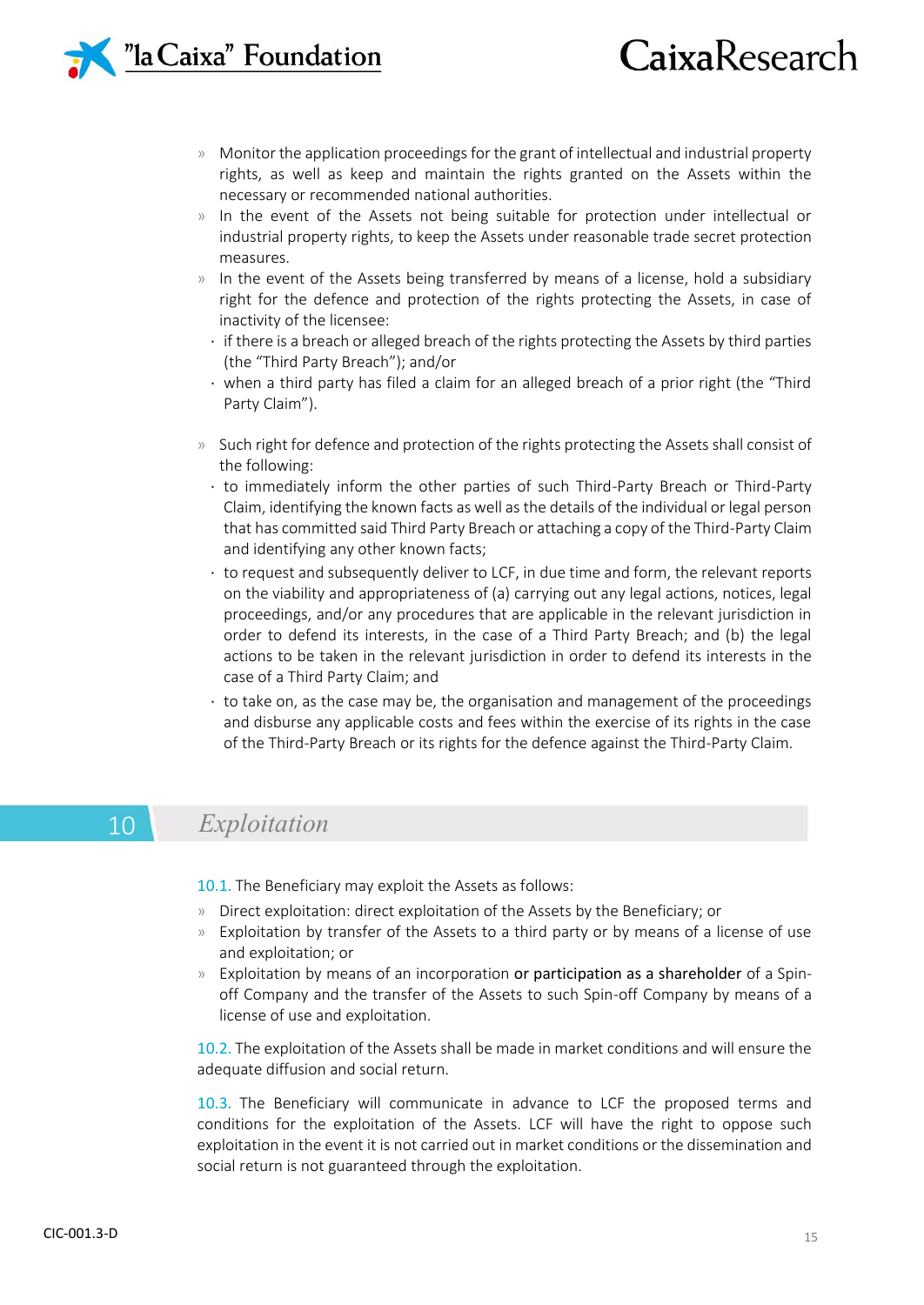

### 11 *Reimbursement*

In case one or more of the indicators established in these Rules for Participation are achieved, LCF will be entitled to the reimbursement of the awarded Grant in accordance with the reimbursement procedure detailed below and subject to the specific term and conditions of the Project Agreement. The reimbursed money will be reinvested in LCF's research and innovation programmes.

#### 11.1. Indicators

- » Recurring Payment: Any payment obtained by the Beneficiary from the exploitation of the Assets by means of (i) direct exploitation by the Beneficiary; or (ii) royalties derived from exploitation by a Spin-off Company or a third-party licensee; or (iii) dividends obtained from the shares owned by the Beneficiary in the Spin-off Company or a thirdparty transferee. To prevent doubt, Recurring Payment excludes any Lump-sum payment described below.
- **Lump-sum payment:** (i) The sale by the Beneficiary of the shares owned in the Spin-off Company or a third-party transferee; or (ii) the assignment by the Beneficiary of the Asset resulting from the Project.

#### 11.2. Reimbursement protocol

The following payments will be due by Beneficiary to LCF until the full reimbursement of the Grant in each of the cases described below. To prevent doubt, the amount to be reimbursed shall not accrue interest between the award of the Grant and the full reimbursement.

- » Recurring Payment: An amount equal to five per cent (5%) of any Recurring Payment received by the Beneficiary as described in Section 11.1 above.
- $\mathcal{P}$  Lump-sum payment for the sale of shares by the Beneficiary: the amounts defined below in the event of the sale of the Beneficiary's shares in the Spin-off Company or an entity that exploits the Asset/s:
	- · If the sale price of the shares of the Beneficiary is equal to or exceeds five (5) times the awarded Grant, the whole amount of the Grant shall be reimbursed to LCF.
	- · If the sale price of the shares of the Beneficiary is less than five (5) times the awarded Grant, the Beneficiary will reimburse the amount of the Grant in proportion to the ratio between the sale price of the shares of the Beneficiary and five (5) times the awarded Grant.
	- The reimbursement shall be paid in one instalment within two (2) years from the sale of the shares of the Beneficiary.
- » Lump-sum payment for the transfer of the Asset by the Beneficiary: The Beneficiary will reimburse to LCF any lump-sum payment for the transfer of the Asset(s) up to the whole amount of the Grant, less any payment made by the Beneficiary as a result of any recurring payment or sale of shares as referred to above.
	- The reimbursement shall be paid in one instalment within two (2) years from the transfer of the Asset by the Beneficiary.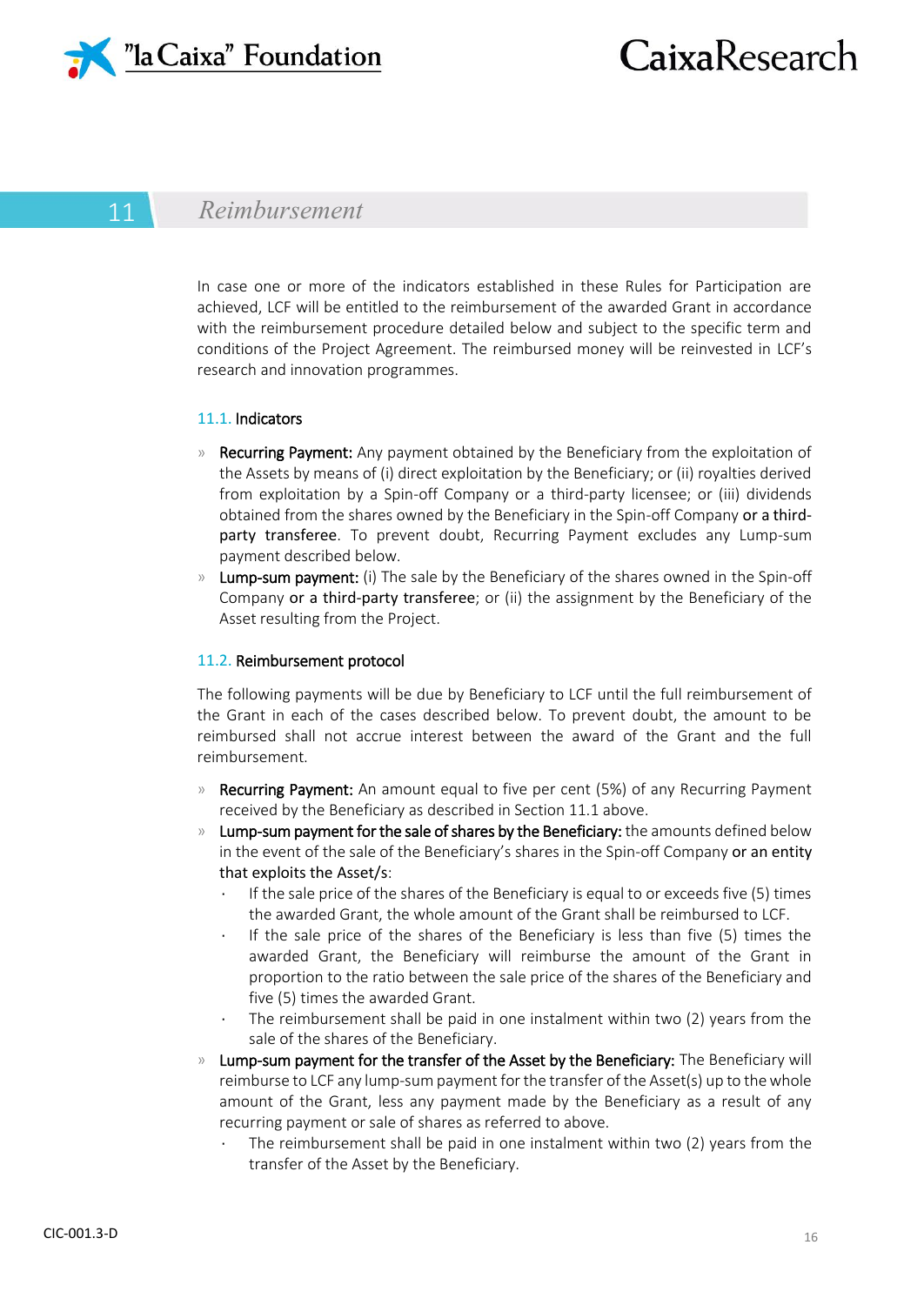

» Alternatively, and at LCF's choice, the amount due as reimbursement of the Grant may be capitalized by LCF in shares of the Spin-off Company.

In the event that the exploitation of the Asset(s) did not occur under any of the abovementioned models, the parties will do their best efforts to agree on an equivalent reimbursement protocol.

#### 11.3. Reimbursement term

LCF's right to the reimbursement of the awarded Grant as provided above will terminate after twenty (20) years from the signing of the Project Agreement provided that, if the reimbursement had started during the last four (4) years of the referred term, the right will continue in force for an additional term of five (5) years from the first reimbursement.

### *Non-reimbursement*

11.4. The obligation to reimburse the Grant shall not apply when the owners of the Asset/s can prove, to the entire satisfaction of LCF, the impossibility and/or inability to exploit the Asset/s due to circumstances beyond their control during the period of protection of the rights over the Asset/s.

### *Compatibility with* Validate Call

11.5. Should the Project (or a derivation thereof) were included in an application to *Validate Call* (or past editions of CaixaImpulse) and became awarded under such Call, the Parties hereby declare and acknowledge that (i) the rules for participation of any such former CaixaImpulse Call will not supersede or modify in any way these Rules for Participation or any agreement signed as a consequence thereof; and (ii) these Rules for Participation will not supersede or modify in any way the rules for participation of the former edition of CaixaImpulse Call or any agreement signed as a consequence thereof. Therefore, the terms and conditions established therein shall remain fully in force.

11.6. In the event that the same event or indicator creates an obligation for the Beneficiary to reimburse LCF for both *Validate Call* (or former editions of CaixaImpulse) and for this Call, the reimbursements corresponding to both calls shall be accumulated so that the Beneficiary jointly reimburses the amounts corresponding to both calls. For the sake of clarity, the free-of-charge right to subscribe up to the 1% of the shares of the Spin-off Company shall not accumulate in terms of percentage; i.e. the right will exist under both calls but up to a maximum of 1% of shares.

11.7. Potential applicants should not apply at the same time to this Call and to *Validate Call*. Should that happen, the proposal will be excluded from *Validate Call* and only the proposal submitted to this Call will continue its course.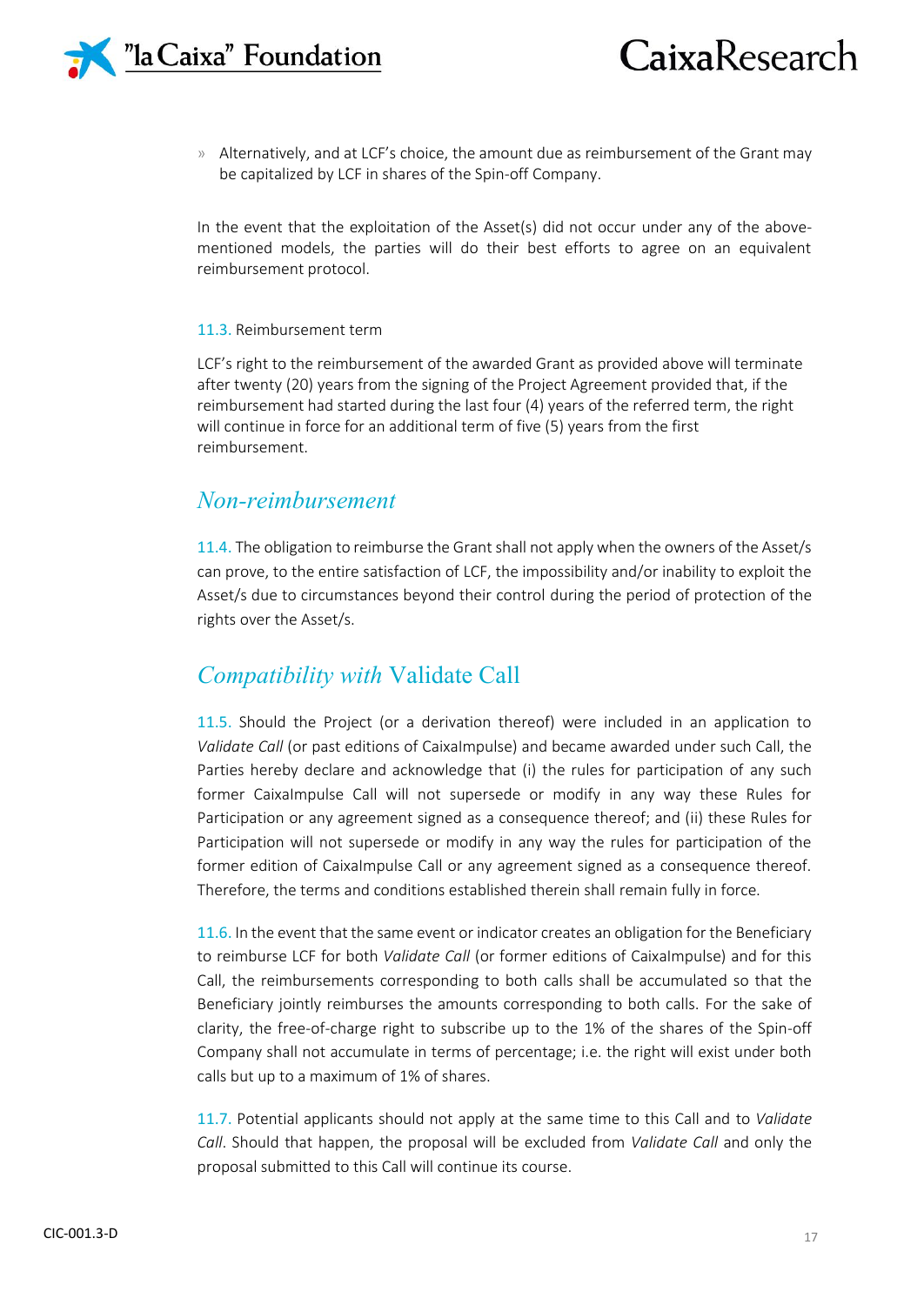

11.8. Potential applicants are informed that should they apply to this Call and become awarded under it, they will not be allowed to apply to *Validate Call*.

### 12 *Subscription Right*

12.1. If the exploitation of the Assets is to be carried out by means of a Spin-off Company as provided in 10.1 above, LCF or any entity within the Criteria Group, at the discretion of the Criteria Group, shall have the free-of-charge right to subscribe shares of the Spin-off Company, in accordance with the following:

- » If the Spin-off Company (i) has not been incorporated at the time of signature of the Project Agreement, or (ii) has been incorporated, but has not been transferred the Assets as of the time of signature of the Project Agreement, LCF or any entity within the Criteria Group, at the discretion of the Criteria Group, shall have the free-of-charge right to subscribe, at nominal value, 1% of the shares of the Spin-off Company, (a) upon its incorporation, or (b) within three months from the signature of the Project Agreement, or (c) within one month from the transfer of the Assets, whichever is later.
- » If the Spin-off Company has been incorporated and has already transferred the Assets as of the time of signature of the Project Agreement, LCF or any entity within the Criteria Group, at the discretion of the Criteria Group, shall have the free-of-charge right to subscribe 1% of the shares of the Company at nominal value, within three (3) months from the signature of the Project Agreement.
- » The Beneficiary shall notify FBLC of the incorporation of the Spin-Off Company and/or the transfer of the Assets with a minimum anticipation of two (2) months to allow LCF or the Criteria Group to exercise the subscription right established in this clause. Otherwise, the three-month term referred to above shall commence as from the time the Criteria Group has knowledge of any such situation.

12.2. The Beneficiary shall ensure that the Spin-off Company and its shareholders are first aware of, and expressly accept, the rights granted to LCF or any entity within the Criteria Group in accordance to the foregoing and adhere, where applicable, to the obligations derived from these Rules for Participation, which shall be included in the terms of the Engagement Letter as described in 5.6 above. This provision shall also be deemed to apply to the reimbursement described in Clause 11 above, where applicable.

### 13 *Other Obligations*

13.1. Obligations of the Beneficiary

Within the framework of the Call, and without prejudice to any other obligations set forth in these Rules for Participation, the Beneficiary will:

» Sign the Project Agreement.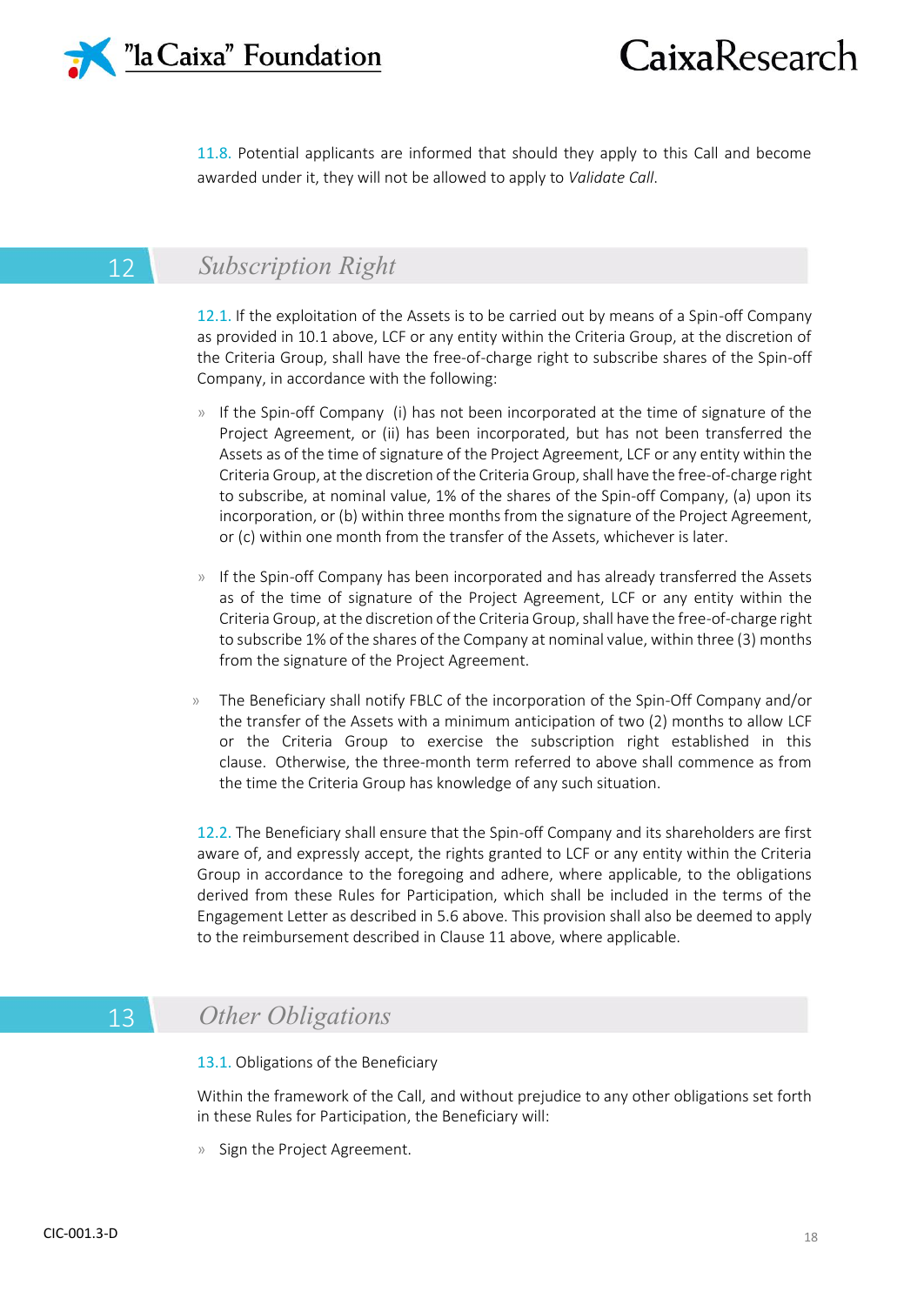### <sup>n</sup>la Caixa" Foundation

# CaixaResearch

- » Exploit the Assets in market conditions. In case the exploitation of the Assets is not carried out in market conditions, LCF will have a right to veto such exploitation.
- » Refrain from entering into any agreements and/or undertaking any exploitations of the Assets and/or taking any other actions or inactions which may hinder or prevent the compliance with these Rules for Participation by the Beneficiary, the Co-Owner(s) of the Assets (if applicable), and their successors and assignees, including, but not limited to, any actions or inactions which would be incompatible with honouring LCF's reimbursement rights and LCF's participation rights.
- » Keep LCF informed about any exploitation of the Assets and provide LCF with any information and documentation needed so as to enable LCF to exercise its reimbursement rights and/or monitor the reimbursement, including, but not limited to, a copy of the Assets' transfer agreements entered into with third parties and any accounting and supporting documents which may be reasonably requested by LCF for the aforementioned purpose (e.g., account books, details on royalties or other payments made by transferees, turnover and net sales information, etc.).
- » Keep LCF informed in case the exploitation of the Assets is to be carried out by a Spinoff Company or a third-party and provide LCF with any information and documentation needed so as to enable LCF to exercise its rights to reimbursement as provided in Section 11 above.
- » Use the entire amount of the Grant to develop the Project, in accordance with these Rules for Participation.
- » Manage the funds that LCF allocates for the grant and be responsible for the distribution of the budget to the Consortium Partners, where applicable.
- » At the request of LCF, provide an audit report and/or statement, as well as any additional information, documentation and/or clarification that LCF may deem pertinent to allow its auditors and/or advisors to evaluate the correct allocation of the grants awarded. The cost of this audit report and/or statement will be paid by LCF, subject to prior approval of the corresponding budget, unless irregularities are detected as a result of it, in which case the Beneficiary would bear the cost. Any such request may take place at any time.
- » Manage the Project with due diligence, monitor the task carried out by the Project Leader and his/her team, and inform LCF on the progress and results achieved by the Project.
- » Observe and comply with the justification of expenses submitted within the execution of the Project.
- » Assume the social and ethical implications of the Project in accordance with the research personnel's ethical code, also taking into account the gender dimension.
- » Indicate the support received from CaixaResearch through materials, publications, and dissemination activities developed within the framework of the Project.
- » Prepare regular financial and milestones reports reflecting the development of the Project and attend an annual follow-up meeting with its LCF Project manager.
- » After the execution of the Project, deliver the final report to LCF.
- » Provide any information that LCF may require in order to promote, publish, and/or disseminate the CaixaResearch Programme, in particular those transactions that, as a result of their nature, may be subject to coverage by the media, and consequently give coverage to the Beneficiaries' results and/or the results achieved by any of its participants, e.g., research and development activities, marketing, transaction and turnover results, securing investments, whether through their own resources (share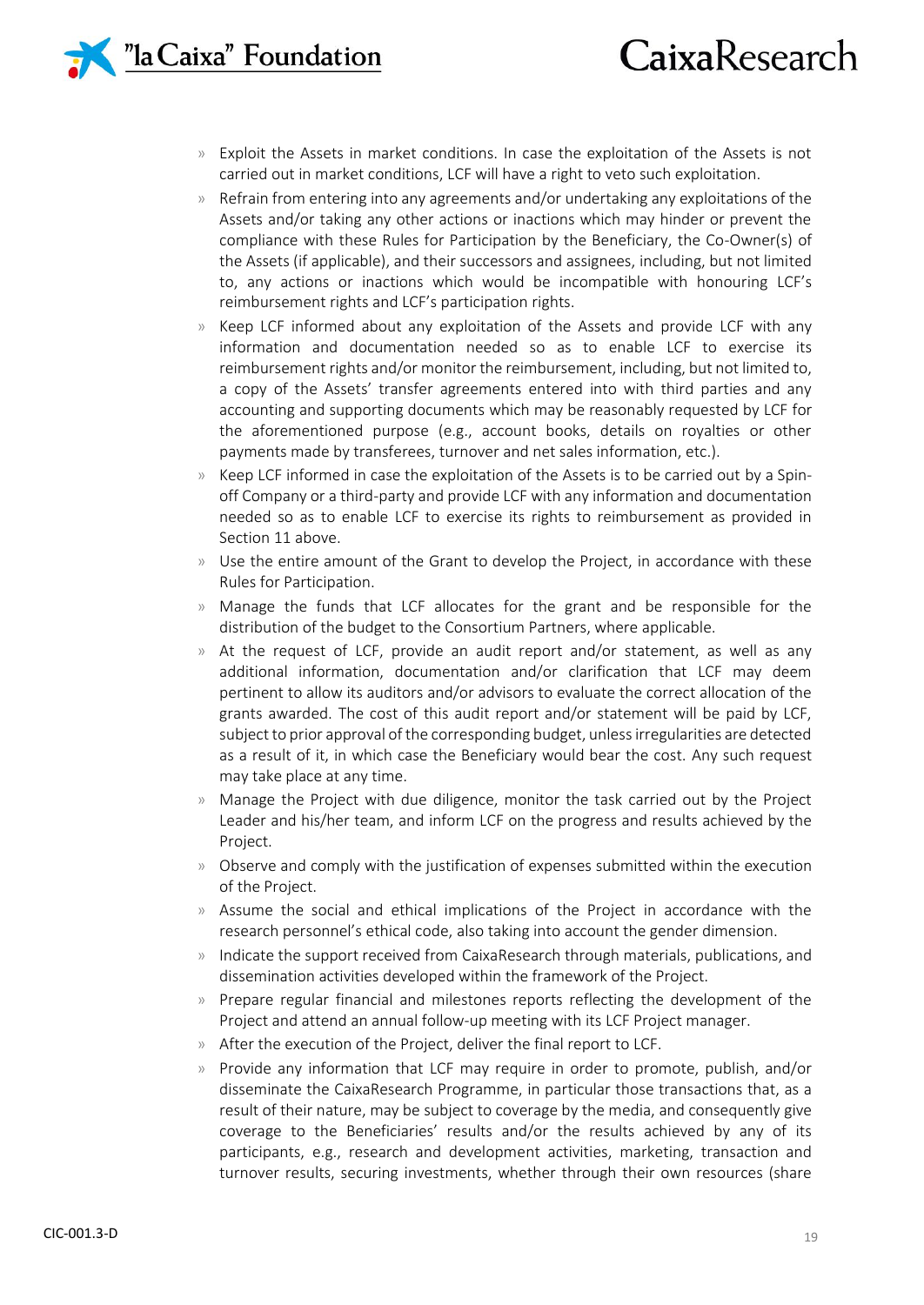

capital or reserves) or transfer of shares, participations, securities, or rights to purchase and subscribe shares, participations, or securities, etc. Without prejudice to the foregoing, the information provided as a result of the obligation described herein may be treated as confidential upon express request from the Beneficiary.

» Report additional funding raised for the Project from third parties in follow-up reports provided to LCF.

#### 13.2. Obligations of the Project Leader

Within the framework of the Call, the Project Leader will abide by the following obligations, without prejudice to any other obligations set forth in these Rules for Participation:

- » Respect and comply with all obligations and duties pursuant to these Rules for Participation.
- Use the entire amount of the grant to execute the Project, always in accordance with these Rules for Participation.

### 14 *Representations and Warranties*

14.1**.** The Beneficiary represents and warrants that it is an entity that has been incorporated and lawfully exists in accordance with the laws of Spain and Portugal and is duly authorised to apply for this Call and carry out the obligations set out in these Rules for Participation.

#### 14.2**.** The Beneficiary and the Project Leader represent and warrant that:

- » these Rules for Participation are legal and valid obligations which bind them and are enforceable in all of their terms and conditions.
- » the application, execution, and compliance with these Rules for Participation do not contravene any contract, documents, or agreements, verbal or written, to which they are party or to which they are bound, nor do they infringe upon any laws or regulations of any courts, governmental or administrative entities, or any other body that may have jurisdiction over them.

### 15 *Breach and Liability*

#### 15.1. Breach

- » In the event of a remediable breach by the Beneficiary and/or the Project Leader of the obligations and/or representations and warranties contained in these Rules for Participation, LCF shall notify the breaching party, requesting that the latter correct the infringement within a maximum period of thirty (30) days following the receipt of such notification.
- » If after the aforementioned 30-day period no remedy had been provided, LCF will be entitled to choose between demanding forced compliance or terminating these Rules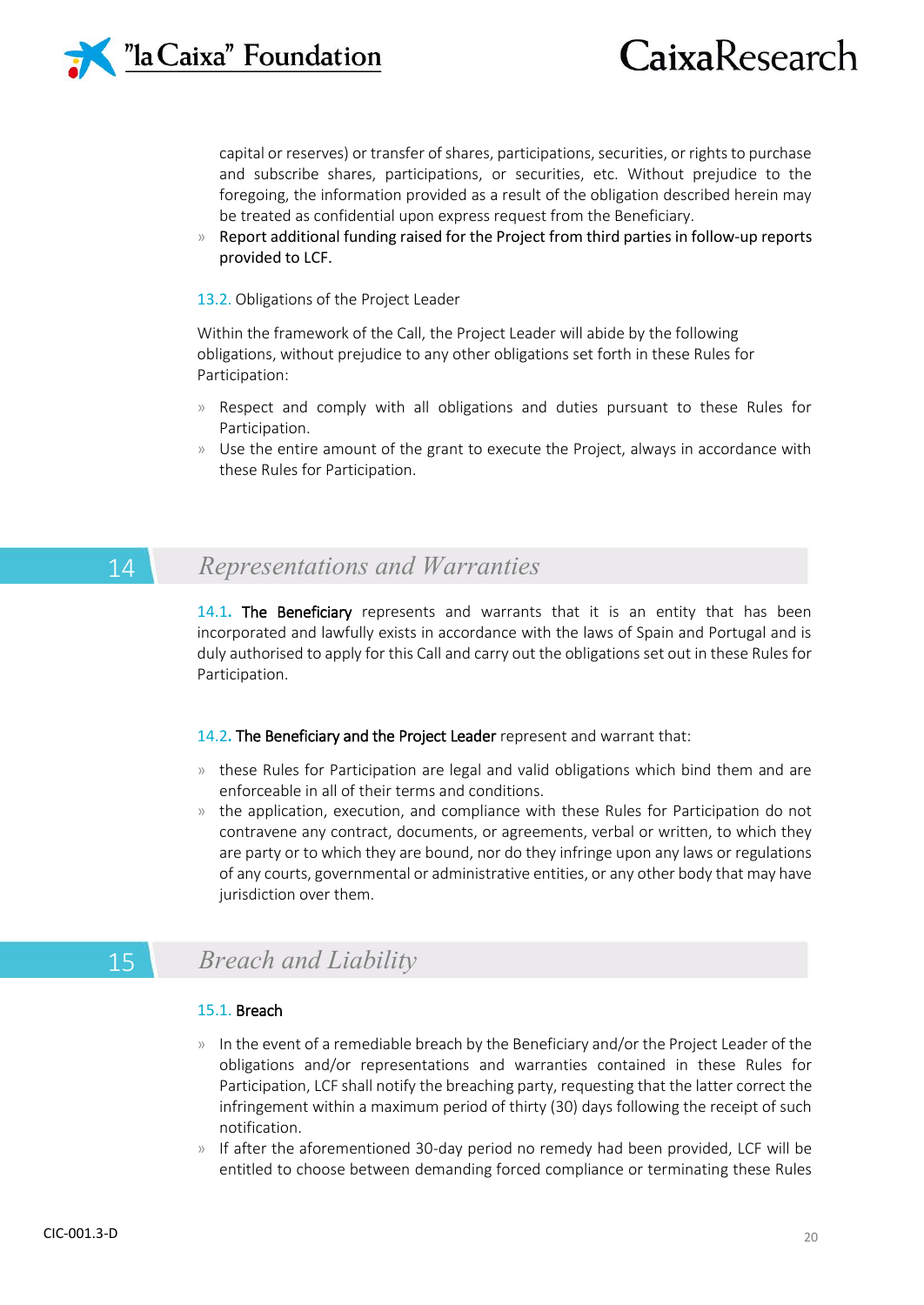# CaixaResearch

for Participation, and LCF will have the right, in both cases, to claim for the corresponding compensation for the damages caused by the infringement.

» Notwithstanding the foregoing, if LCF resolved that the Beneficiary had not used the Grant in accordance with the specified purposes provided in these Rules for Participation, the Beneficiary shall be obliged to return the Grant in full, without prejudice to compensation for damages to which LCF could be entitled. Likewise, if the justification of expenses of the Project were less than the amount of the Grant awarded, the Beneficiary shall be obligated to reimburse the amount corresponding to the part of the Grant not justified.

#### 15.2. Liability

The Beneficiary and the Project Leader will hold LCF and any entity of the Criteria Group harmless in relation to any costs, damages, and/or expenses (including reasonable legal fees) that may result from the breach or defective compliance of their obligations under these Rules for Participation. Notwithstanding the above, the Beneficiary will be solely responsible before the Project Leader and LCF and CCR for any costs, damages, and/or expenses (including reasonable legal fees) resulting from the breach of the Beneficiary's obligation to use the amount of the Grant.

### 16 *Duration*

16.1. The rights and obligations set out in these Rules for Participation shall start on the date the Beneficiary accepts and adheres thereto, which shall be formalised through the execution of the Acceptance Letter (the "Effective Date").

16.2. The rights and obligations set out in these Rules for Participation shall terminate once any of the following events occur:

- » Mutual written agreement between LCF and the Beneficiary.
- » Failure to comply with the duties regarding protection and maintenance of the Assets, as provided in Section 9 above, effective upon LCF's notice of non-compliance, which may be remedied within the time frame provided upon LCF's discretion.
- » Reimbursement of the Grant to LCF, when applicable.
- » Sufficient evidence, to the entire satisfaction of LCF, of the following:
- · failure to implement the Project within the 3-year term granted to that end, unless such failure is attributable to the Beneficiary, in which case Section 15.1 of these Rules for Participation shall apply; and/or
- · failure to implement the Project, including, without limitation, the exploitation of the Assets, unless such failure is attributable to the Beneficiary, in which case Section 15.1 of these Annexes to the Rules for Participation shall apply.

16.3. Without prejudice to the above, the following sections shall be valid for twenty-five (25) years following the termination of the Rules for Participation: 9.1 (Intellectual and industrial property rights), 9.2 (Protection and maintenance of the Assets), 10 (Exploitation), 11 (Reimbursement), 17 (Confidentiality), 18 (Data Protection), 19 (Publicity and Dissemination) and 20 (Miscellaneous).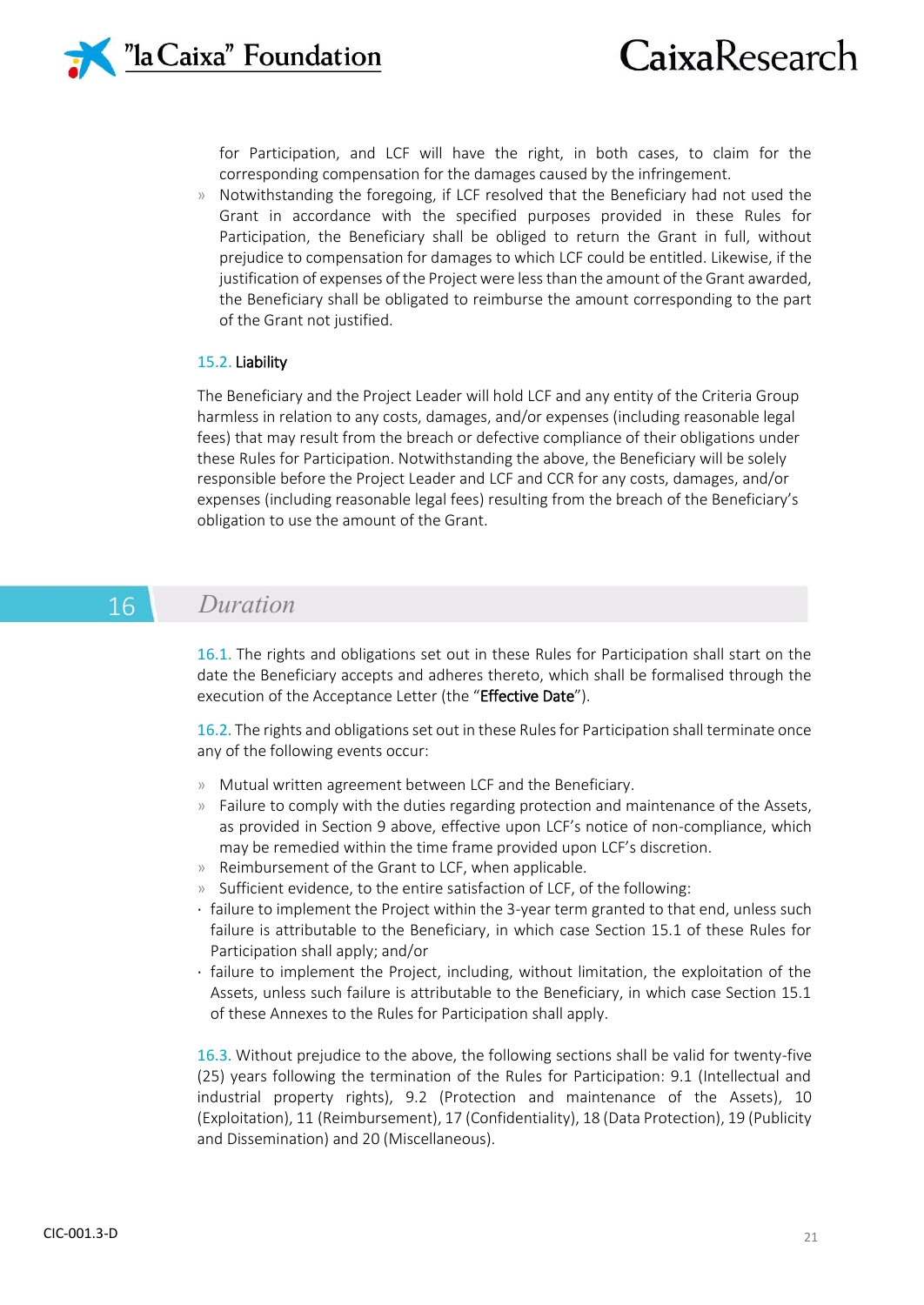

### 17 *Confidentiality*

17.1. The confidentiality of the applications presented is guaranteed throughout the entire process. In any case, the general characteristics of the applications may be disseminated and, in due course, the name of accepted Projects (and logo, if applicable), a brief description, the Beneficiary and its logo, the name of the Project Leader and his/her photo, may be published through, without limitation, press releases, emails, brochures, and websites to communicate information about the Call.

17.2. The information content and the results of the Project, as well as any other information and documentation exchanged within the framework (including information and documentation regarding other Project participants) of the Call shall be considered confidential information (the "Confidential Information").

17.3. LCF, the Beneficiary, and the Project Leader, as well as any other person attending the activities, shall undertake, unless prior authorisation in writing is received from the other parties, to:

- » keep the Confidential Information strictly confidential and not to disclose it to any Third Parties;
- » not use the Confidential Information for any purpose other than the development of the Project;
- » restrict access to the Confidential Information exclusively to those employees, collaborators, and/or professional advisers that, under the obligation of confidentiality, need to access the Confidential Information strictly for the development of the Project; and
- » return the Confidential Information without keeping any copies or summaries when the Programme is terminated.

17.4. The confidentiality obligations described in the section above shall not be applied to the Confidential Information if:

- » the information is in the public domain before or at the moment at which it is received or obtained, and it is in the public domain by no fault or negligence of the receiving party;
- » the information is obtained without being subject to any confidentiality obligation; and
- » the disclosure of the information is required by law or judicial order, in which case said disclosure request must be previously notified, in advance, to the other party, so that the latter can implement the actions it considers necessary to prevent or limit the disclosure.

17.5. The obligations and commitments set in this section shall extend to information to which the Parties have had access as a result of their participation in the activities and events carried out within the framework of the Call, including, but not limited to, the activities and events offered under LCF mentoring and expert advice programmes.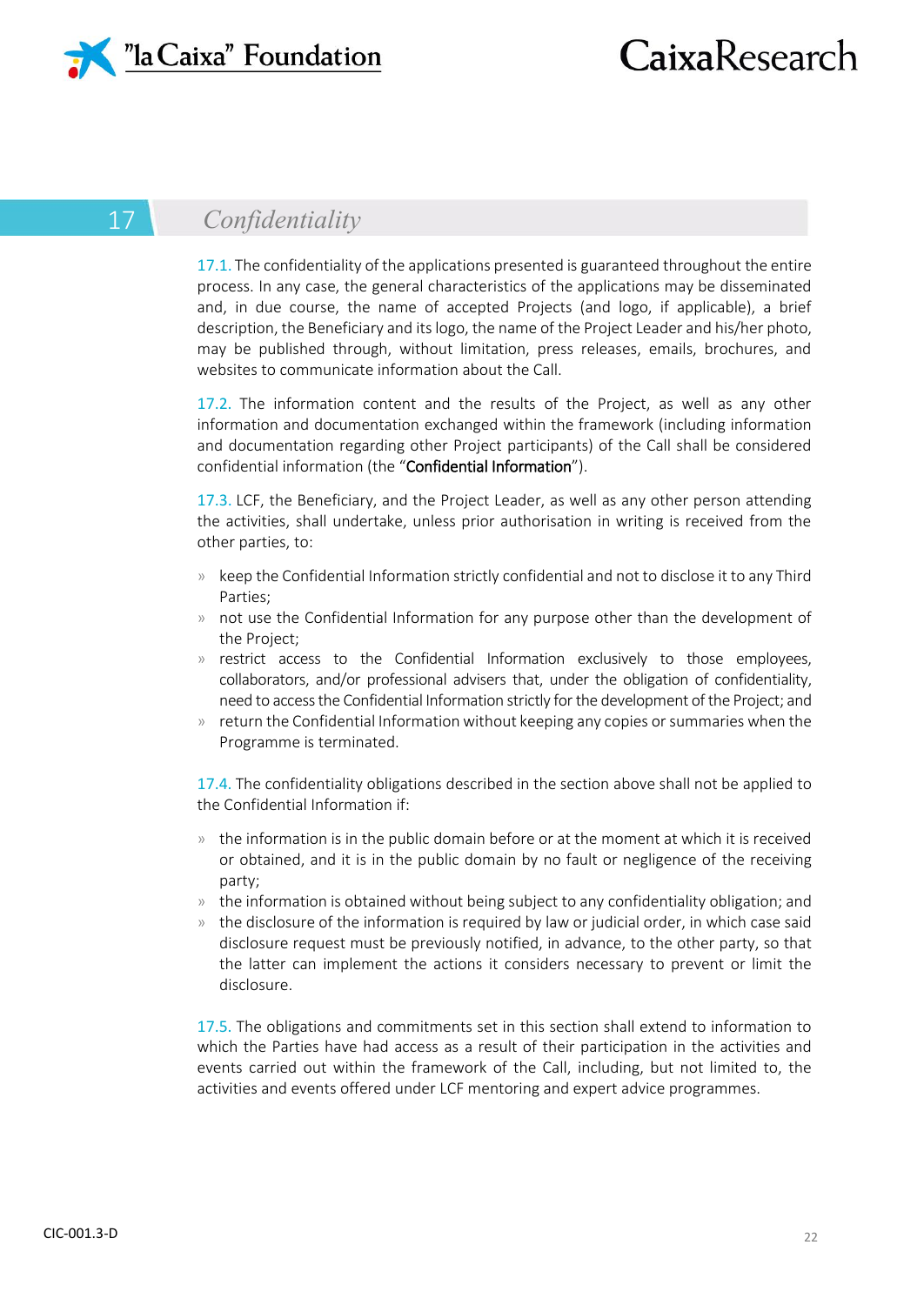

### 18 *Data Protection*

18.1. The applicants authorize LCF to access, use, and share information from the Projects submitted to the Call, including any and all documents referred to therein, whether submitted at the time of the application or at a later stage, for the purposes of this Call and to the extent necessary, including, but not limited to, the evaluation, selection, and monitoring of the Projects. The applicants warrant to LCF that such information and documentation can be shared and used for these purposes.

18.2. With regard to identifying and/or professional information of individuals linked to the Projects (including the Project Leader, other team members, and representatives), the applicant organizations, when submitting the Proposals, warrant having informed those persons on the information indicated in the sub-section below and, where applicable, having obtained the necessary consent of those persons for their inclusion in the applications submitted to this call. Any and all personal data collected within the framework of this Call (including data submitted in the applications) will be processed for the purpose of managing the participation of the applicant organizations in it, the basis of such processing being the performance of the resulting relationship, and such data will be stored until the end of the applicable statutory limitation periods.

18.3. Personal data will be communicated only if needed to comply with legal obligations. LCF hires service providers located outside of the European Economic Space, with all guarantees required by applicable regulations. The data subjects can ask for more information and/or exercise their rights of access, rectification, erasure, restriction, portability, and objection before the Data Protection Officer of the "la Caixa" Foundation at Avinguda Diagonal 621–629, 08028 Barcelona, Spain, or at the e-mail address dpd@fundacionlacaixa.org. Data subjects are also entitled to lodge a complaint before the Spanish Data Protection Agency.

### 19 *Publicity and Dissemination*

#### 19.1. Publicity

LCF will be entitled to disclose the results of the Beneficiary's Project where relevant, in international, national, and/or regional media considered to be the most suitable and on all those platforms where examples of excellence and good practice in the area of innovation are required. For this purpose, the general characteristics of the applications may be disseminated and, in due course, the name of the accepted Project, a brief description, the Beneficiary, and the name of the Project Leader may be published through, without limitation, press releases, emails, brochures, and websites. To prevent doubt, LCF will not be required in any case to pay any compensation to Beneficiaries for the dissemination and publication of the results of the Projects.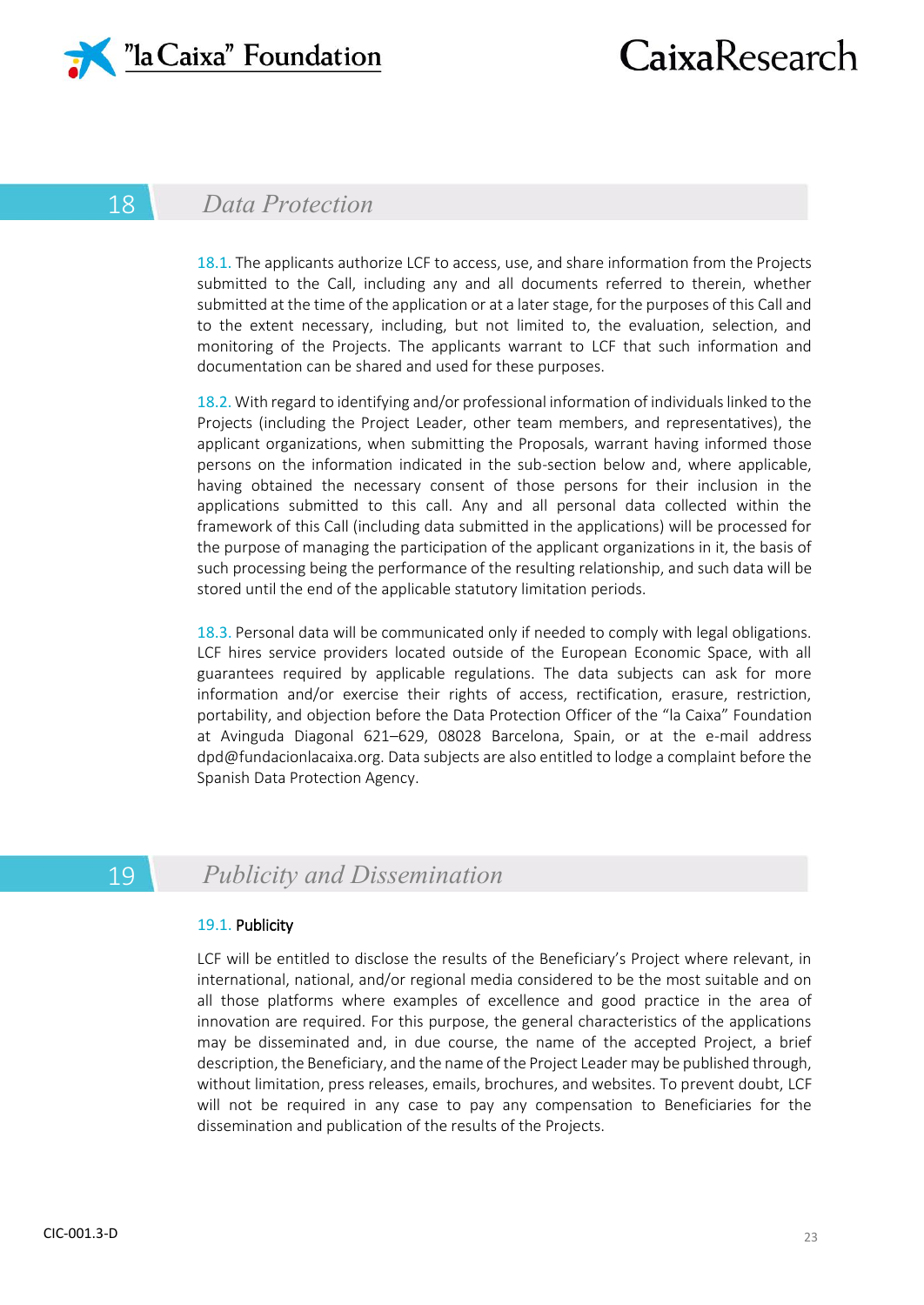

#### 19.2. Dissemination

The Beneficiary shall promote the maximum dissemination of the Grant, subject to a previous agreement with the LCF through the LCF Project Manager:

- » The Project Leader and the Beneficiary shall, in due course, provide LCF with information regarding communication and dissemination actions, materials, events, and activities that they develop in relation to the Project during their participation in the Call, so that they may be duly notified and/or represented and can request changes and/or approve of brands and logotypes.
- The responsible party shall make reference to the Grant awarded by LCF (reference, CODE, and logo whenever possible) in any actions, results and communication and dissemination materials which are carried out in relation to the Project and the Grant (e.g., e-mails, letters, brochures, posters, advertisements, graphic material, pamphlets, apps, social networks, publications, reports, patents, licenses, scientific articles, etc.) and also in any acts and activities which are organised or in which the winner participates in relation with the Project (e.g., workshops, courses, interviews, press releases, Project, and/or results presentations, scientific congresses, etc. and all support material).
- » The correct reference is "The project leading to these results has received funding and support from the "la Caixa" Foundation under the Grant < code reference>". LCF will provide the specific code reference for each Project.
- » The LCF's online channels to link to or mention are: · Twitter: @FundlaCaixa and/or @CaixaResearch (https://twitter.com/CaixaResearch, https://twitter.com/FundlaCaixa )
	- · Instagram: @fundlacaixa
	- · Facebook: @CaixaResearch
	- · LinkedIn: Fundación Bancaria "la Caixa"

Any dissemination of the results of the Project shall indicate that such dissemination only reflects the author's view and that LCF is not responsible for any use that may be made of the information that it contains.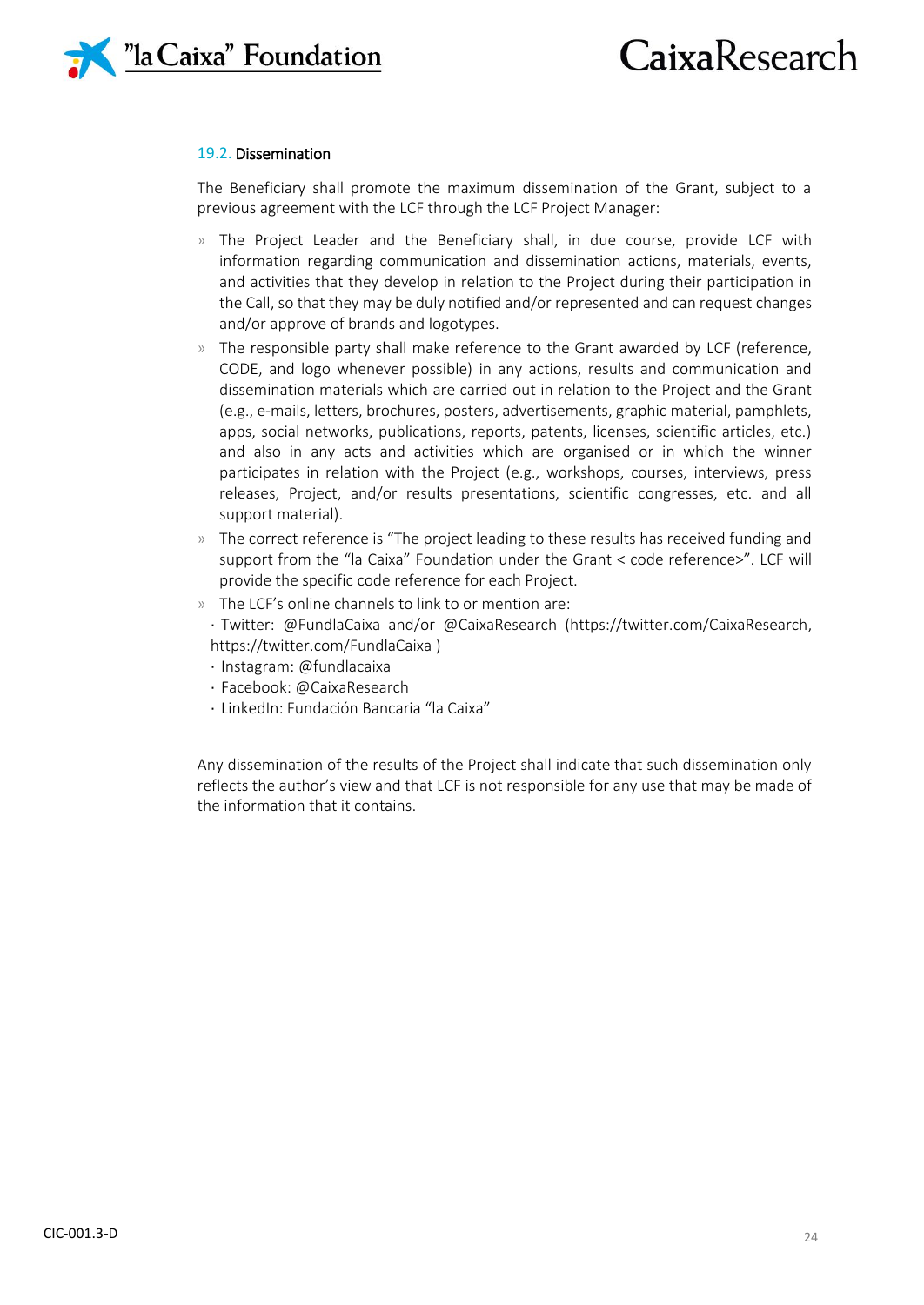

### 20 *Miscellaneous*

#### 20.1. Assignment

The Beneficiary may not assign, subrogate, or delegate, totally or partially, the rights derived from the Grant without the prior written consent of LCF.

#### 20.2**.** Business ethics

The Beneficiary and the Project Leader shall be responsible for ensuring strict compliance with the regulations that are applicable to the activities carried out while developing the Project, undertaking to expressly indemnify and hold LCF harmless in the event of a claim.

In the fulfilment of its obligations by virtue of these Rules for Participation, the Beneficiary, including their employees and representatives, and the Project Leader shall carry out their activity in accordance with business ethics principles and in accordance with all applicable laws in Spain, in particular with national anti-corruption regulations (Criminal Code), the European Union, the OECD, and the European Council, and which may be applied to said activities.

#### 20.3. Applicable Law and Jurisdiction

These Rules for Participation shall be governed by the laws of Spain.

Any controversy or dispute that may arise with regards to the interpretation or execution of these Rules for Participation shall be submitted to the exclusive jurisdiction of the Courts of the City of Barcelona. The Beneficiary and the Project Leader hereby waive any other jurisdiction to which they may be entitled.

### 21 *Acceptance of conditions*

Participation in the CaixaResearch *Consolidate* Call and the execution of the Acceptance Letter entail the full acceptance of these Rules for Participation and the adherence to all terms and conditions included herein, their interpretation lying within the corresponding jury during each stage of the Call. Failure to meet deadlines or procedures established in these Rules for Participation will entail the disqualification of the participants from the Call.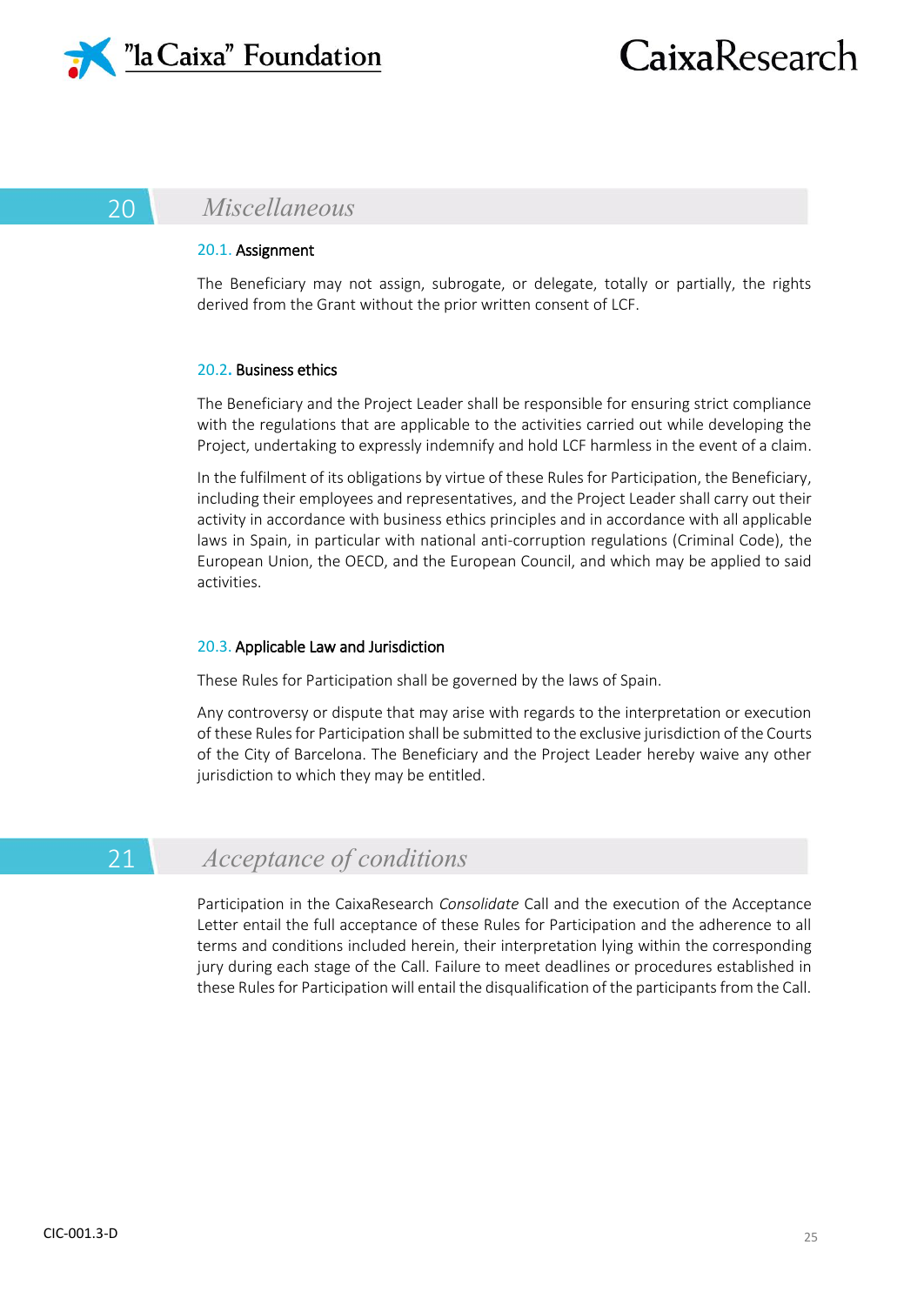

### *Additional Information*

LCF CaixaResearch *Consolidate* Call website contains structured and additional information to this Rules for Participation [\(https://fundacionlacaixa.org/en/innovation-consolidate](https://fundacionlacaixa.org/en/innovation-consolidate-call)[call\)](https://fundacionlacaixa.org/en/innovation-consolidate-call).

Applicants may also find a FAQ section and directly contact LCF for further queries by using the following contacts:

» Questions and answers: ci\_info@fundaciolacaixa.org

### *Glossary*

- » Assets: results from scientific research and/or innovation activities.
- Beneficiary: the entity that owns or co-owns the Assets and whose main activity must be located and registered in Spain or Portugal. The Beneficiary will be responsible for submitting the application form.
- » Innovation Programme: the Programme launched by LCF, articulated in two schemes, *Validate* and *Consolidate*, and which aims to provide support to different stages of the biomedical knowledge and technology transfer process, from basic research and innovation centres to the market, hence contributing to the progress of the well-being of people and society.
- » Co-owner: any legal or natural person that co-owns the Asset(s) jointly with the Beneficiary and, as the case may be, other co-owners.
- » Consortium Partner: a member of a consortium in Projects in consortium according to Section 4.11.
- » Grant: the grant to be awarded to each Project under the Call for up to EUR 300,000 for 24 months from the signing of the Project Agreement.
- » Engagement Letter: the letter to be signed by the shareholders of the Spin-off Company whereby they declare their acknowledgement and acceptance of the Rules, the application made by the Beneficiary to the Call, and the statement on accepting the Spin-off Company to be declared as a Linked Third Party, if applicable.
- » IP Rights: industrial and/or intellectual property rights held or owned by the Beneficiary prior to the Project or of any other industrial and/or intellectual property rights obtained as a result of the development of the Project.
- » Linked Third Party: the Spin-off Company, if declared as such by the Beneficiary in accordance with Section 4.13. A company incorporated before the signature of the Project Agreement will not be accepted as Linked Third Party unless the Project has